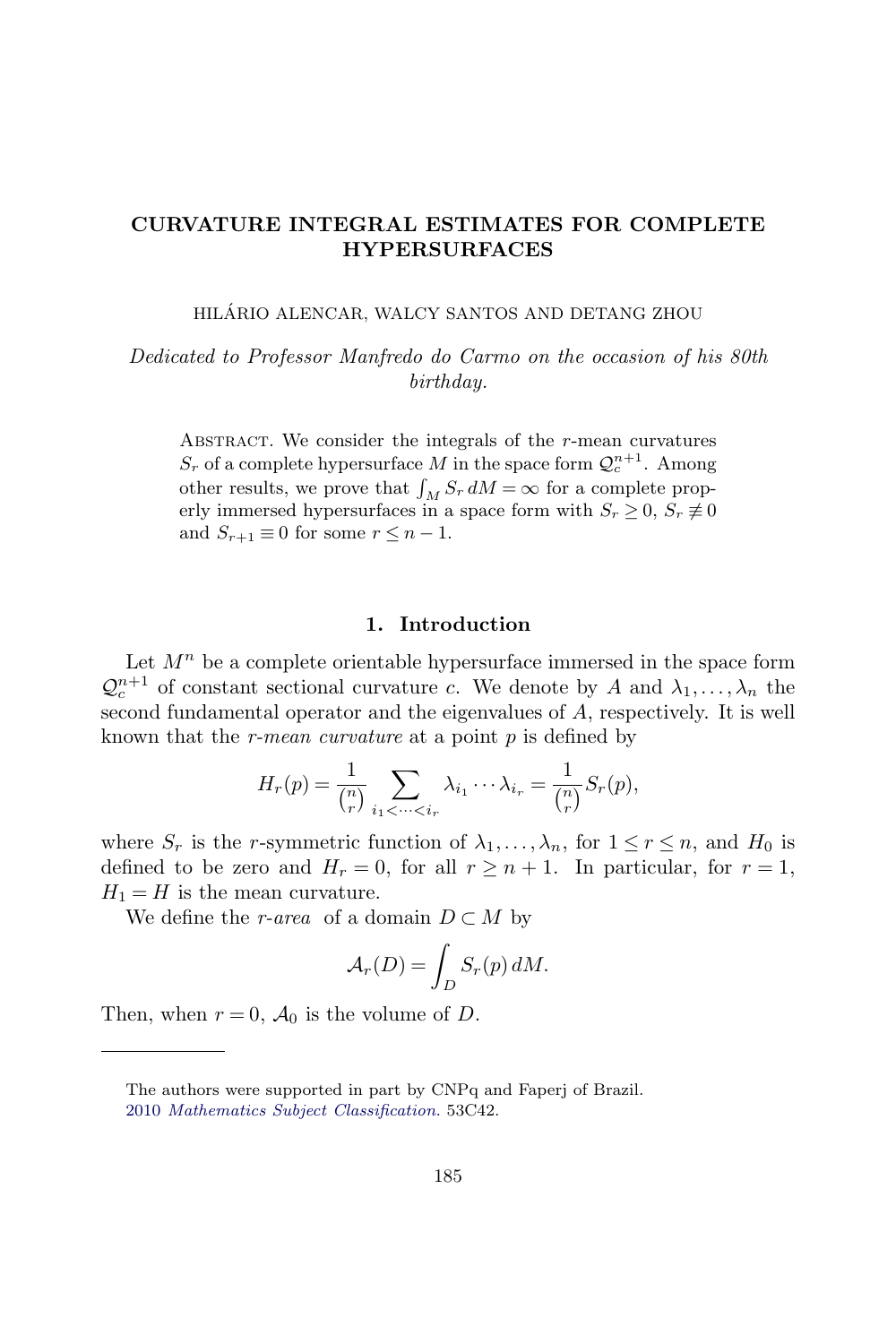THEOREM ([\[9\]](#page-17-0), Theorem 1). Let  $M^m$  be a complete, noncompact manifold and let  $x : M^m \to N^n$  be an isometric immersion with mean curvature vector field bounded in norm. If  $N^n$  has sectional curvature bounded from above and injective radius bounded from below by a positive constant, then the volume of  $M^m$  is infinite.

It is also true that each end of M has infinite volume under the same conditions (see  $[4]$ ). These estimates have been used in studying the topology and geometric properties of minimal hypersurfaces and hypersurfaces with constant mean curvature (see for example  $[4]$ ,  $[9]$ ,  $[7]$ ). It is natural to ask the following.

QUESTION. Let  $M^n$  be a complete noncompact manifold and let  $x : M^n \to$  $N^{n+1}$  be an isometric immersion such that there is a positive constant C satisfying

$$
|S_{r+1}| \leq CS_r
$$
  
20.2 cm s r = 0, 1, and the r = area of M<sup>n</sup> in far

for some  $r = 0, 1, \ldots, n - 1$ . Is the r-area of  $M^n$  infinite?

When  $r = n$ ,  $S_{r+1} = 0$ , one can find a negative answer to this question. For example, if M is a complete noncompact surface in  $\mathbb{R}^3$  with positive Gaussian curvature, then the total curvature is finite by a theorem of Cohn-Vossen. When  $r < n$  we obtain a r-area estimate and give positive answers to this question in some interesting cases.

In order to state our results we need the rth Newton transformation,  $P_r: T_pM \to T_pM$ , which is defined inductively by

$$
P_0 = I,
$$
  
\n
$$
P_r = S_r I - A \circ P_{r-1}, \quad r > 1.
$$

THEOREM A (Theorem [2.8\)](#page-8-0). Let  $\mathcal{Q}_c^{n+1}$  be a Riemannian manifold with constant sectional curvature c and let  $M^n$  be a complete noncompact properly immersed hypersurface of  $\mathcal{Q}_c^{n+1}$ . Assume that there exists a nonnegative  $constant \alpha$  such that

$$
(r+1)|S_{r+1}| \le (n-r)\alpha S_r
$$

for some  $r \leq n-1$ . If  $P_r$  is positive semidefinite, then for any  $q \in M$  such that  $S_r(q) \neq 0$  and any  $\mu_0 > 0$  there exists a positive constant C depending on  $\mu_0$ , q and M such that for every  $\mu > \mu_0$ ,

$$
\mathcal{A}_r(\overline{B}_{\mu}(q) \cap M) = \int_{\overline{B}_{\mu}(q) \cap M} S_r dM \ge \int_{\mu_0}^{\mu} C e^{-\alpha \tau} d\tau,
$$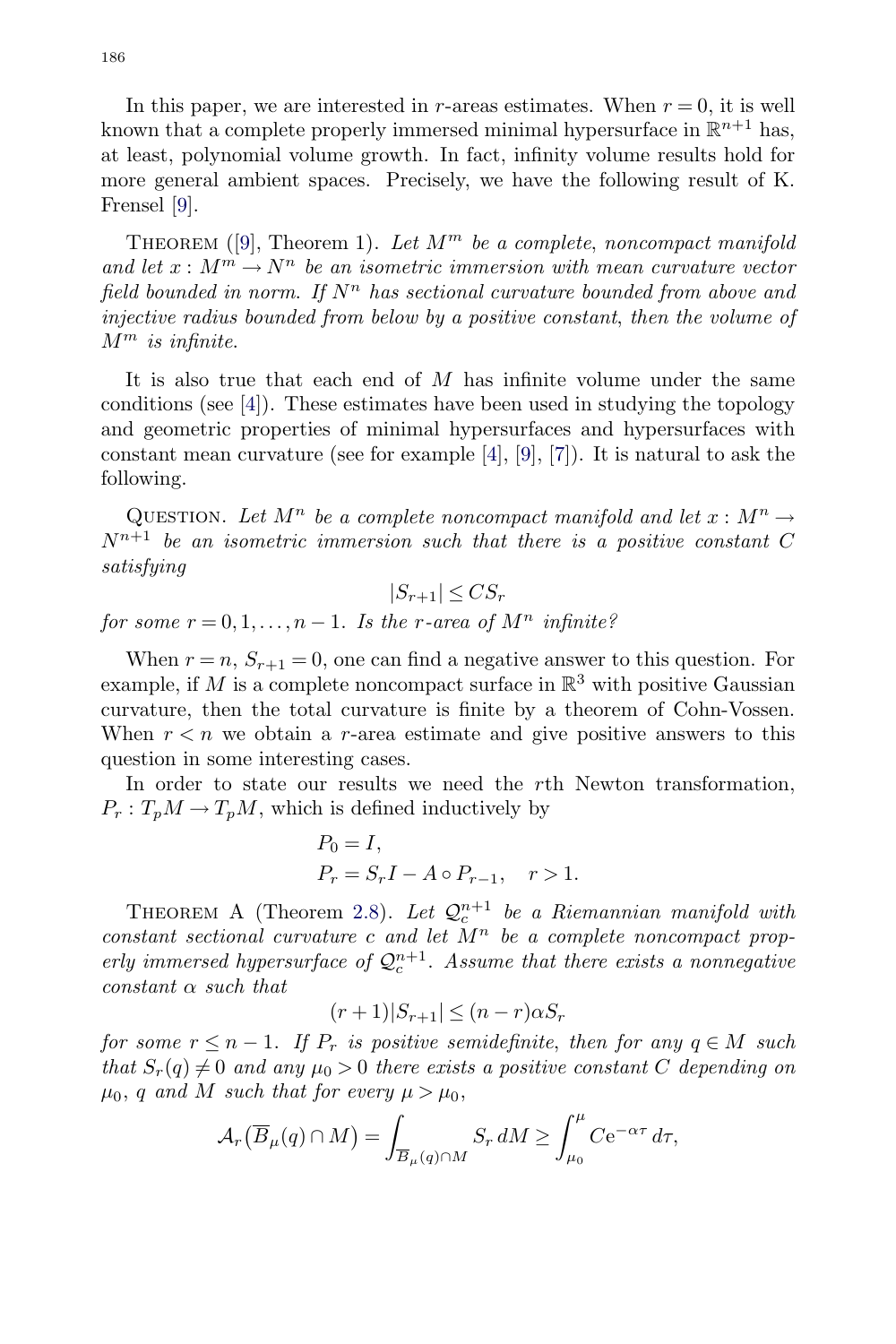where  $\overline{B}_{\mu}(q)$  is the ball of radius  $\mu$  and center q in  $\mathcal{Q}_c^{n+1}$ . For the case  $c > 0$ , we assume  $\mu \leq \frac{\pi}{2\sqrt{c}}$ .

As a consequence of this result we obtain the following.

THEOREM B (Corollary [2.9\)](#page-9-0). Let  $\mathcal{Q}_c^{n+1}$  be a Riemannian manifold with constant sectional curvature  $c \leq 0$  and let  $M^n$  be a complete noncompact properly immersed hypersurface of  $\mathcal{Q}_c^{n+1}$ . Assume that  $S_r \geq 0$ ,  $S_r \not\equiv 0$  and  $S_{r+1} \equiv 0$  for some  $r \leq n-1$ . Then  $\int_M S_r dM = \infty$ .

REMARK 1.1. The cases when r is even and r is odd are different. If r is odd and  $S_r \leq 0$ , we can change the orientation so that  $S_r \geq 0$ . But when r is even,  $S_r$  is independent of the choice of orientation. It has been proved by Gromov and Lawson that the existence of a complete metric with nonpositive scalar curvature  $(r = 2)$  implies some topological obstructions, which is called enlargeable (see Corollary A in [\[11\]](#page-17-0)). Enlargeable manifolds cannot carry metrics of positive scalar curvature.

Topping [\[18\]](#page-18-0) used Sobolev inequality to get a diameter estimate in terms of the mean curvature integral. In Section [4,](#page-15-0) using his estimate we get a global estimate of the mean curvature integral.

THEOREM C (Theorem [4.1\)](#page-15-0). Let  $M^m$  be an m-dimensional complete noncompact Riemannian manifold isometrically immersed in  $\mathbb{R}^n$ . Then there exists a positive constant  $\delta$  depending on m such that if

$$
\lim \sup_{r \to +\infty} \frac{V(x,r)}{r^m} < \delta,
$$

where  $V(x,r)$  denotes the volume of the geodesic ball  $B_r(x)$ , then

$$
\lim \sup_{R \to +\infty} \frac{\int_{B_R(x)} |H|^{m-1} dM}{R} > 0.
$$

In particular,  $\int_M |H|^{m-1} dM = +\infty$ .

For a complete noncompact surface M with finite total curvature, Cohn-Vossen theorem says that (see Theorem 6 in [\[6\]](#page-17-0))

$$
\int_M K dM \le 2\pi \chi(M).
$$

A special case of Corollary [4.3](#page-16-0) says that if  $\int_M K dM = 2\pi \chi(M)$ , then  $\int_M |H| dM = +\infty.$ 

The rest of the paper is organized as follows. In Section [2,](#page-3-0) we obtain the formulas relating the distance function and the r-mean curvature. The estimate obtained in Section [2](#page-3-0) can be improved when  $r = 0$  and this is proved in Section [3.](#page-12-0) In Section [4,](#page-15-0) we give the proof of Theorem C.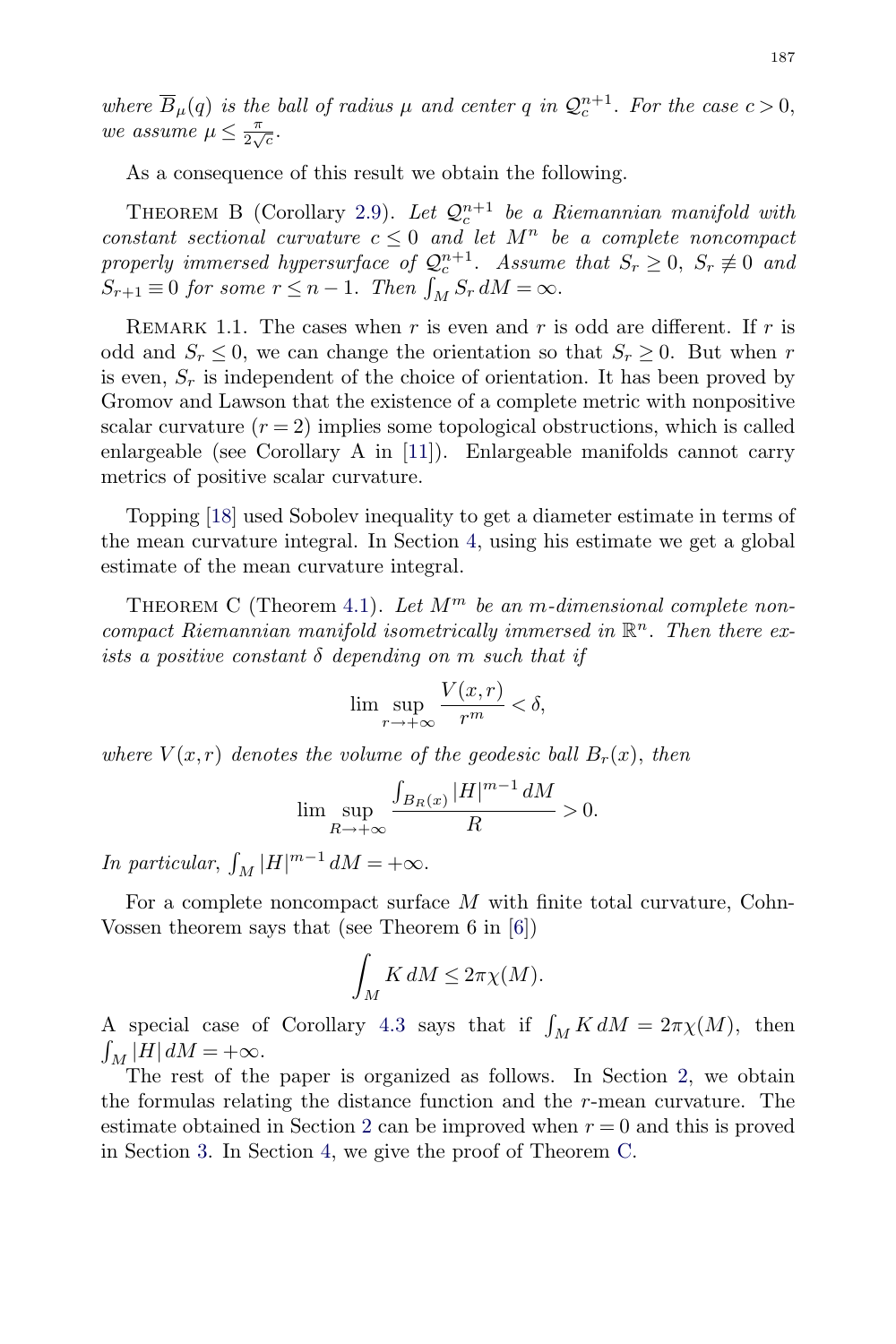### **2.** r**-area estimate**

<span id="page-3-0"></span>Let  $x : M^n \to N^{n+1}$  be an isometric immersion of a Riemannian manifold  $M$  into a Riemannian manifold  $N$ .

In [\[15\]](#page-18-0), Reilly showed that  $P_r$  satisfies the following

PROPOSITION 2.1 ([\[15\]](#page-18-0), p. 224, see also [\[2\]](#page-17-0), Lemma 2.1). Let  $x : M^n \rightarrow$  $N^{n+1}$  be an isometric immersion between two Riemannian manifolds and let A be the second fundamental form of x. The rth Newton transformation  $P_r$ associated to A satisfies:

$$
(2.1) \ttrace(P_r) = (n - r)S_r,
$$

$$
(2.2) \qquad \qquad \text{trace}(A \circ P_r) = (r+1)S_{r+1}.
$$

For hypersurfaces with bounded mean curvature, the Laplacian of the intrinsic distance to a fixed point of M played an important role in the proof of Frensel's estimate of the volume of M. In the case of  $H_r$  bounded, with  $r > 1$ , we used another second order differential operator defined on  $M$ , which seems to be natural for this problem. Associated to each Newton transformation  $P_r$ , if  $f : M \to \mathbb{R}$  is a smooth function, we define

$$
L_r(f) = \operatorname{trace}(P_r \circ \operatorname{Hess} f).
$$

These operators are, in a certain sense, generalizations of the Laplace operator since  $L_0(f) = \text{trace}(\text{Hess } f) = \Delta f$ . They were introduced by Voss [\[19\]](#page-18-0) in connection with variational arguments. In general, these operators are not elliptic and some conditions are necessary to ensure the ellipticity. For completeness, we include here some useful facts.

PROPOSITION 2.2 ([\[8\]](#page-17-0), Lemma 3.10). Let  $N^{n+1}$  be an  $(n+1)$ -dimensional oriented Riemannian manifold and let  $M<sup>n</sup>$  be a connected n-dimensional orientable Riemannian manifold. Suppose  $x : M \to N$  is an isometric immersion. If  $H_2 > 0$ , then the operator  $L_1$  is elliptic.

PROPOSITION 2.3 ([\[5\]](#page-17-0), Proposition 3.2). Let  $N^{n+1}$  be an  $(n+1)$ -dimensional oriented Riemannian manifold and let  $M^n$  be a connected n-dimensional orientable Riemannian manifold (with or without boundary). Suppose  $x : M \to N$ is an isometric immersion with  $H_r > 0$  for some  $1 \le r \le n$ . If there exists an interior point  $p$  of  $M$  such that all the principal curvatures at  $p$  are nonnegative, then for all  $1 \leq j \leq r-1$ , the operator  $L_j$  is elliptic, and the j-mean curvature  $H_i$  is positive.

We need the following proposition which is essentially the content of Lemma 1.1 and equation  $(1.3)$  of  $|12|$ . We include here with a direct proof.

PROPOSITION 2.4. Let  $M^n \to N^{n+1}$  be an isometric immersion. Suppose that  $S_{r+1}(p) = 0$ , for some r,  $0 \le r < n$ . Then  $P_r$  is semidefinite at p.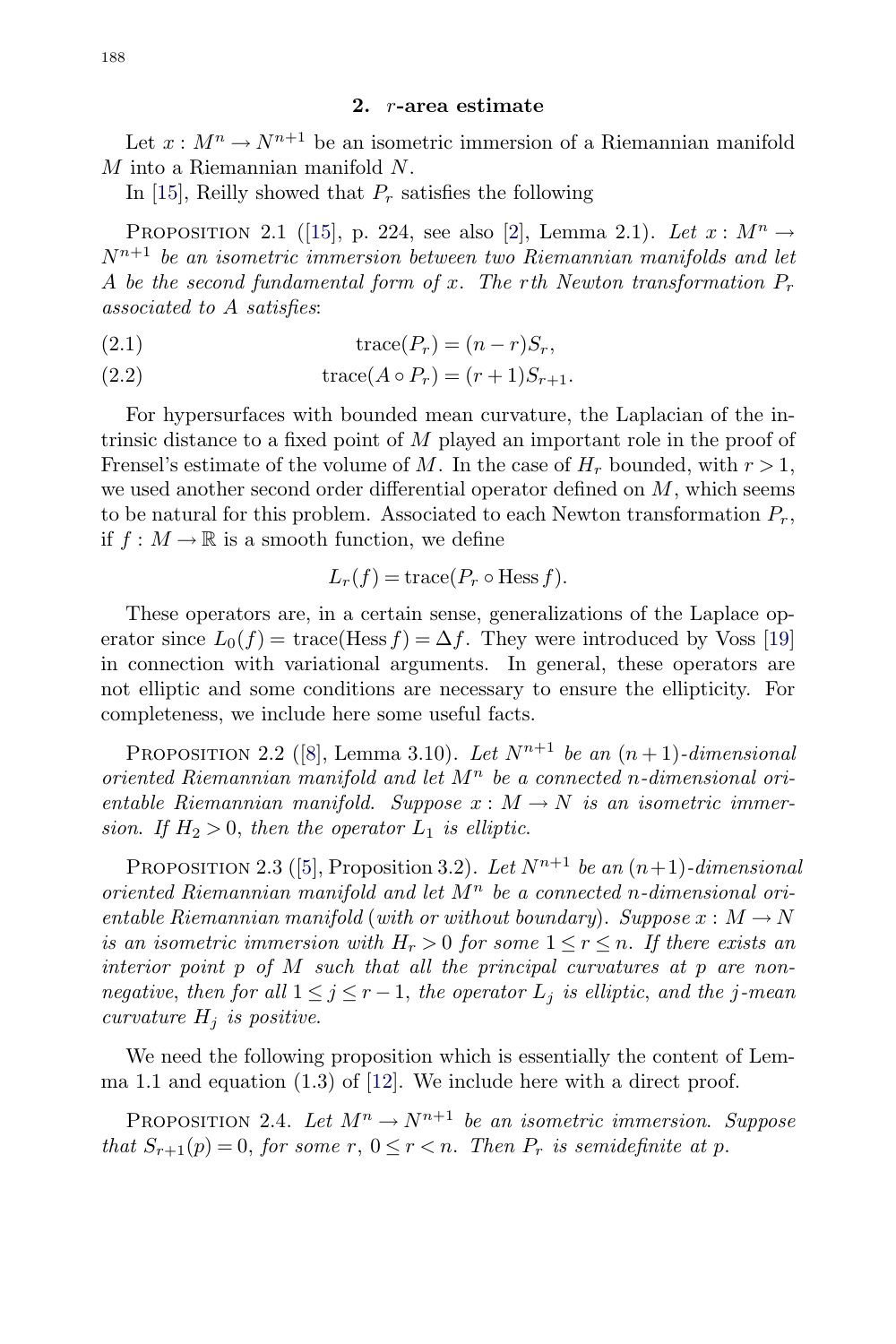<span id="page-4-0"></span>*Proof.* Consider  $S_r = S_r(\lambda_1, ..., \lambda_n)$ . Then  $\frac{\partial S_r}{\partial \lambda_i}$  are the eigenvalues of  $P_r$ . Let  $(\lambda_1^0, \ldots, \lambda_n^0)$  be the principal curvatures of M at p. Hence

$$
S_{r+1}(\lambda_1^0,\ldots,\lambda_n^0)=0.
$$

We choose  $\epsilon = \min_{\lambda_i^0 \neq 0} \{1, |\lambda_i^0| \}.$  Then, for all  $(\varepsilon_1, \ldots, \varepsilon_n)$  with  $\varepsilon_i \in (0, \epsilon),$  $S_{r+1}(\lambda_1^0 + \varepsilon_1, \ldots, \lambda_n^0 + \varepsilon_n)$  does not change sign. This implies that  $\frac{\partial S_r}{\partial \lambda_i} \geq 0$  for all  $i = 1, ..., n$  or  $\frac{\partial S_r}{\partial \lambda_i} \leq 0$  for all  $i = 1, ..., n$ . Thus  $P_r$  is semidefinite at  $p$ .  $\Box$ 

Let  $M^n$  and  $N^{n+1}$  be Riemannian manifolds and let  $x : M^n \to N^{n+1}$  be an isometric immersion. Henceforth, we shall tacitly make the usual identification of  $X \in T_nM$  with  $dx_n(X)$ . In particular, if  $F: N \to \mathbb{R}$  is smooth and we consider the composition  $f = F \circ x$ , then we have at  $p \in M$ , for every  $X \in$  $T_pM$ :

$$
\langle \operatorname{grad}_M f, X \rangle = df(X) = dF(X) = \langle \operatorname{grad}_N F, X \rangle,
$$

where  $\text{grad}_M$  and  $\text{grad}_N$  denote the gradient on M and the gradient on N, respectively. So that

(2.3) 
$$
\operatorname{grad}_N F = \operatorname{grad}_M f + (\operatorname{grad}_N F)^{\perp},
$$

where  $(\text{grad } F)^{\perp}$  is perpendicular to  $T_pM$ . Let  $F : N \to \mathbb{R}$  be a  $C^2$  function and denote  $f : M \to \mathbb{R}$  the function induced by F by restriction, that is  $f =$  $F \circ x$ . We have the following.

LEMMA 2.5. Let  $x : M^n \to N^{n+1}$  be an isometric immersion. Let  $F : N \to$ R a smooth function and consider  $f = F ∘ x : M → R$ . For an orthonormal frame  $\{e_i\}$  on M, we have

(2.4) 
$$
L_r f = \sum_{i=1}^n \text{Hess}_N(F)(e_i, P_r(e_i)) + (r+1)S_{r+1}\langle \text{grad}_N F, \eta \rangle,
$$

where  $\eta$  denotes the normal vector field of the immersion and grad<sub>N</sub> is the gradient of N.

*Proof.* Let  $\nabla$  and  $\overline{\nabla}$  be the connections of M and N, respectively. If  $\alpha$ denotes the second fundamental form of the immersion, Gauss' equation and equations [\(2.2\)](#page-3-0) and (2.3) imply that

$$
L_r f = \sum_{i=1}^n \langle \nabla_{e_i} (\text{grad}_M f), P_r(e_i) \rangle
$$
  
= 
$$
\sum_{i=1}^n \langle \overline{\nabla}_{e_i} (\text{grad}_M f) - [\overline{\nabla}_{e_i} (\text{grad}_M f) - \nabla_{e_i} (\text{grad}_M f)], P_r(e_i) \rangle
$$
  
= 
$$
\sum_{i=1}^n \langle \overline{\nabla}_{e_i} (\text{grad}_M f) - \alpha(e_i, \text{grad}_M f), P_r(e_i) \rangle
$$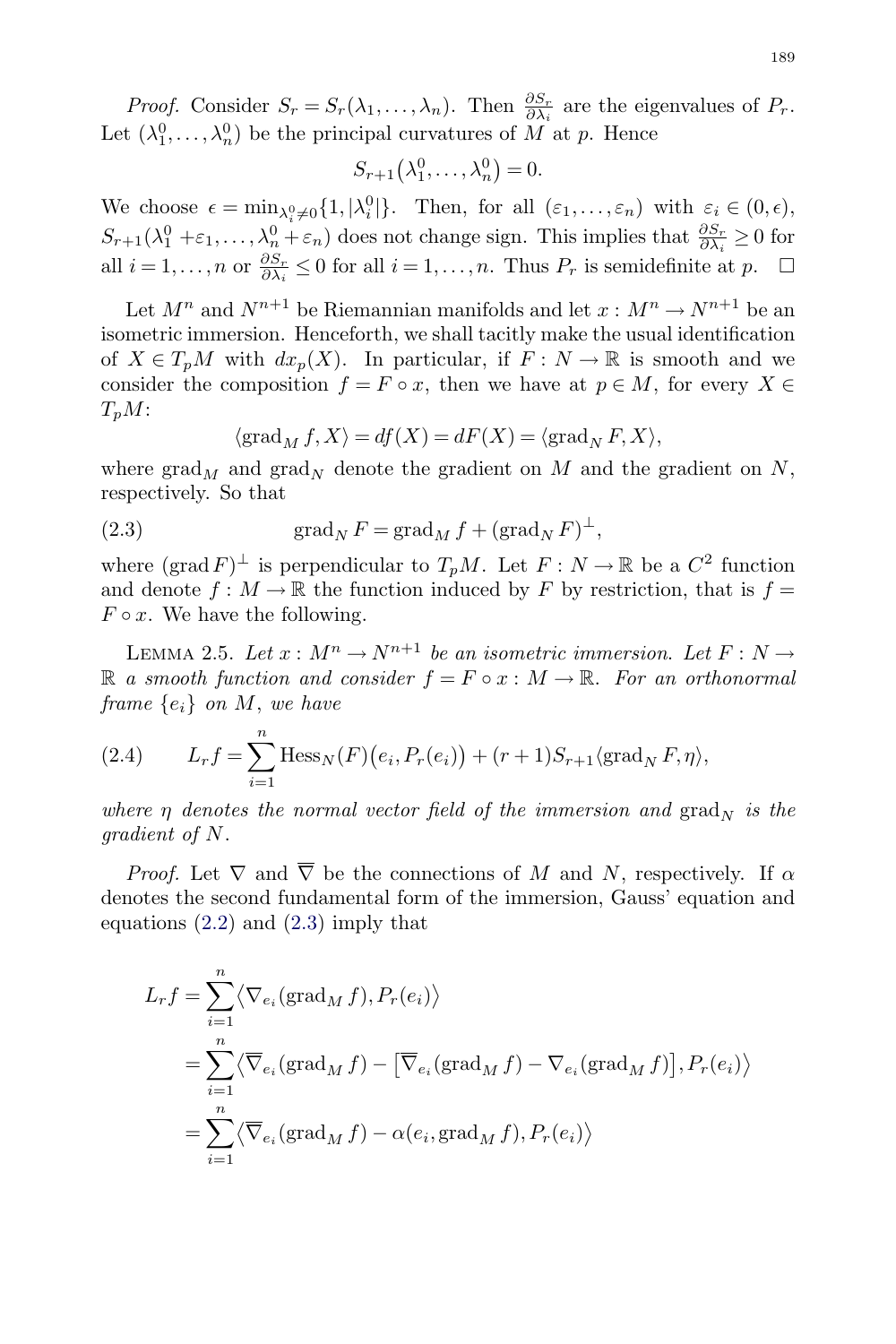$$
= \sum_{i=1}^{n} \langle \overline{\nabla}_{e_i} (\text{grad}_M f), P_r(e_i) \rangle
$$
  
\n
$$
= \sum_{i=1}^{n} \langle \overline{\nabla}_{e_i} (\text{grad}_N F - (\text{grad}_N F)^{\perp}), P_r(e_i) \rangle
$$
  
\n
$$
= \sum_{i=1}^{n} \langle \overline{\nabla}_{e_i} \text{grad}_N F, P_r(e_i) \rangle - \sum_{i=1}^{n} \langle \overline{\nabla}_{e_i} (\text{grad}_N F)^{\perp}, P_r(e_i) \rangle
$$
  
\n
$$
= \sum_{i=1}^{n} \text{Hess}_N(F) (e_i, P_r(e_i)) - \sum_{i=1}^{n} \langle \overline{\nabla}_{e_i} (\langle \text{grad}_N F, \eta \rangle \eta), P_r(e_i) \rangle
$$
  
\n
$$
= \sum_{i=1}^{n} \text{Hess}_N(F) (e_i, P_r(e_i)) - \sum_{i=1}^{n} \langle \langle \text{grad}_N F, \eta \rangle \overline{\nabla}_{e_i} \eta, P_r(e_i) \rangle
$$
  
\n
$$
= \sum_{i=1}^{n} \text{Hess}_N(F) (e_i, P_r(e_i)) - \langle \text{grad}_N F, \eta \rangle \sum_{i=1}^{n} \langle -A(e_i), P_r(e_i) \rangle
$$
  
\n
$$
= \sum_{i=1}^{n} \text{Hess}_N(F) (e_i, P_r(e_i)) + \langle \text{grad}_N F, \eta \rangle \sum_{i=1}^{n} \langle e_i, AP_r(e_i) \rangle
$$
  
\n
$$
= \sum_{i=1}^{n} \text{Hess}_N(F) (e_i, P_r(e_i)) + \langle \text{grad}_N F, \eta \rangle \text{trace}(AP_r)
$$
  
\n
$$
= \sum_{i=1}^{n} \text{Hess}_N(F) (e_i, P_r(e_i)) + (r + 1) S_{r+1} \langle \text{grad}_N F, \eta \rangle.
$$

Let  $c \in \mathbb{R}$ . Define the function:

$$
\theta_c(t) := \int_0^t s_c(u) \, du,
$$

 $\Box$ 

where

(2.5) 
$$
s_c(t) = \begin{cases} \frac{\sin\sqrt{c}t}{\sqrt{c}}, & \text{if } c > 0; \\ t, & \text{if } c = 0; \\ \frac{\sinh\sqrt{|c|}t}{\sqrt{|c|}}, & \text{if } c < 0. \end{cases}
$$

Let  $\rho$  denotes the distance function to the point  $Q$  in  $N^{n+1}$ , and  $F: N^{n+1} \to \mathbb{R}$ given by  $F(p) = \theta_c(\rho(p))$ . In this case, Lemma [2.5](#page-4-0) with  $f = F \circ x$  and  $F = \theta_c \circ \rho$ implies the following corollary.

COROLLARY 2.6. Let  $\mathcal{Q}_c^{n+1}$  be a Riemannian manifold with constant sectional curvature c. Let M be an immersed hypersurface in  $\mathcal{Q}_c^{n+1}$ . Then, for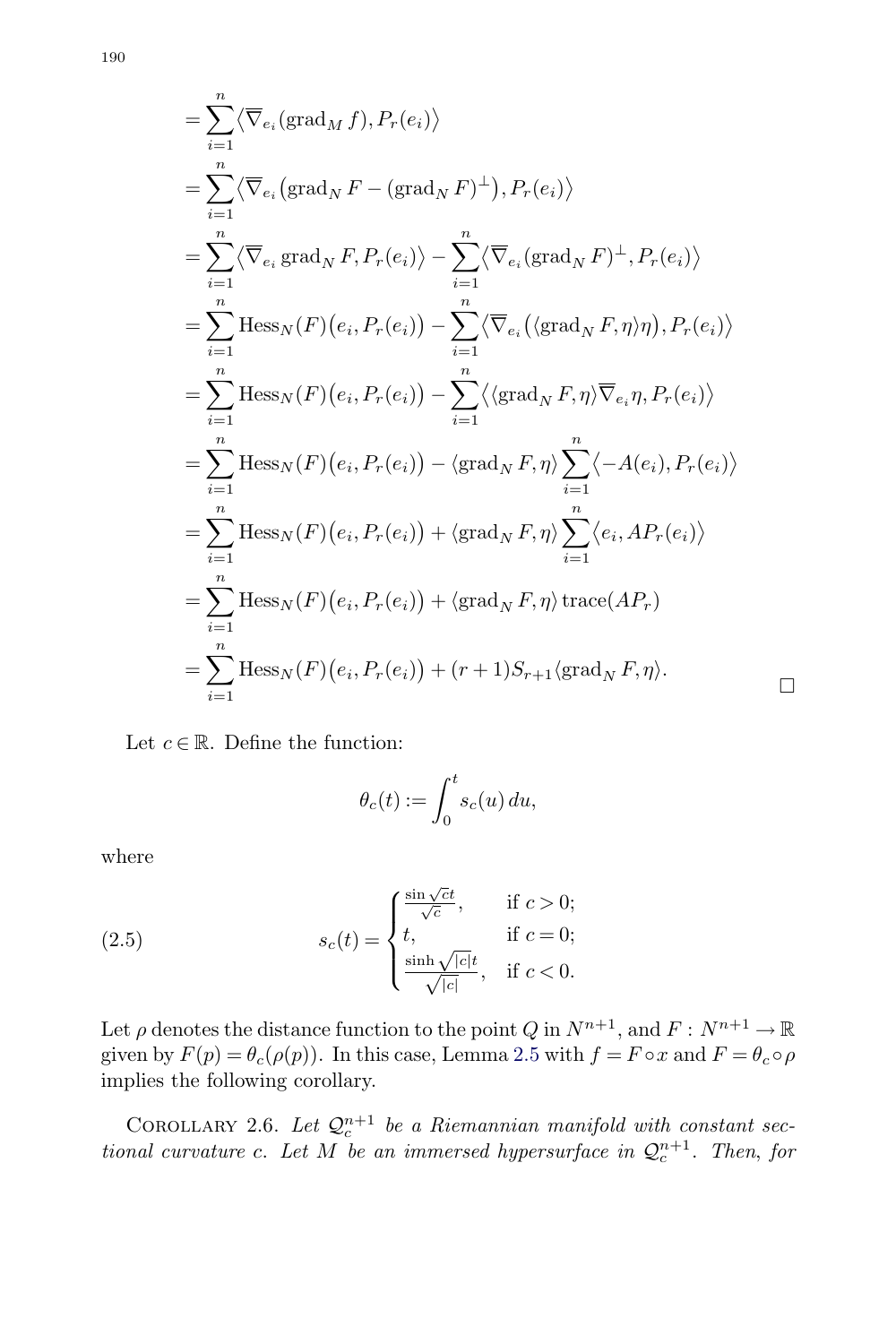<span id="page-6-0"></span>all 
$$
p \in M
$$
,  
\n
$$
(2.6) \quad L_r(\theta_c(\rho(p)))
$$
\n
$$
= (n-r)s'_c(\rho(p))S_r(p) + (r+1)S_{r+1}(p)s_c(\rho(p))\langle \text{grad}_{\mathcal{Q}_c^{n+1}} \rho(p), \eta \rangle.
$$
\nIn particular, when  $c = 0$ .

In particular, when  $c = 0$ ,

$$
\frac{1}{2}L_r(\rho^2(p)) = (n-r)S_r(p) + (r+1)S_{r+1}(p)\rho(p)\langle \operatorname{grad}_{\mathcal{Q}_c^{n+1}} \rho(p), \eta \rangle.
$$

Proof. First observe that

(2.7) 
$$
\operatorname{Hess}_{\mathcal{Q}_c^{n+1}} F(X,Y) = s'_c(\rho) \langle X,Y \rangle,
$$

where  $X, Y \in T_{x(p)} \mathcal{Q}_c^{n+1}$ . In fact,

$$
\begin{aligned} \operatorname{Hess}_{\mathcal{Q}_c^{n+1}} F(X,Y) &= \operatorname{Hess}_{\mathcal{Q}_c^{n+1}} \left( \theta_c(\rho) \right) \\ &= \langle \overline{\nabla}_X \operatorname{grad}_{\mathcal{Q}_c^{n+1}} \left( \theta_c(\rho) \right), Y \rangle \\ &= \langle \overline{\nabla}_X s_c(\rho) \operatorname{grad}_{\mathcal{Q}_c^{n+1}} \rho, Y \rangle \\ &= s_c(\rho) \operatorname{Hess}_{\mathcal{Q}_c^{n+1}} \rho(X,Y) \\ &\quad + s'_c(\rho) \langle \langle \operatorname{grad}_{\mathcal{Q}_c^{n+1}} \rho, X \rangle \operatorname{grad}_{\mathcal{Q}_c^{n+1}} \rho, Y \rangle. \end{aligned}
$$

On the other hand, see [\[1\]](#page-17-0), p. 6,

$$
\operatorname{Hess}_{\mathcal{Q}_c^{n+1}} \rho(X, Y) = \langle \overline{\nabla}_X \operatorname{grad}_{\mathcal{Q}_c^{n+1}} \rho, Y \rangle
$$
  
= 
$$
\frac{s'_c(\rho)}{s_c(\rho)} \big[ \langle X, Y \rangle - \langle \operatorname{grad}_{\mathcal{Q}_c^{n+1}} \rho, X \rangle \langle \operatorname{grad}_{\mathcal{Q}_c^{n+1}} \rho, Y \rangle \big].
$$

This concludes the proof of (2.7). Now, by using equation [\(2.4\)](#page-4-0), we have

$$
L_r f = \sum_{i=1}^n s'_c(\rho) \langle e_i, P_r(e_i) \rangle + (r+1)S_{r+1} \langle \text{grad}_{\mathcal{Q}_c^{n+1}}(\theta_c \circ \rho), \eta \rangle
$$
  
=  $s'_c(\rho) \operatorname{trace} P_r + (r+1)S_{r+1} s_c(\rho) \langle \text{grad}_{\mathcal{Q}_c^{n+1}} \rho, \eta \rangle$ .

Finally, by using equation [\(2.1\)](#page-3-0), we conclude the proof of equation (2.6). The case  $c = 0$  follows immediately.

It follows from Codazzi equation (see Rosenberg [\[16\]](#page-18-0), p. 225) that  $L_r$  is a divergent form operator, that is,

$$
L_r(f) = \text{div}_M(P_r \nabla f)
$$

for all smooth functions  $f : M \to \mathbb{R}$ . Denote by  $B_r(Q)$  the geodesic ball of  $\mathcal{Q}_c^{n+1}$  with radius r centered at  $Q \in \mathcal{Q}_c^{n+1}$ , and by  $\overline{B}_r(Q)$  its closure. We will use the following proposition.

PROPOSITION 2.7. Let  $\mathcal{Q}_c^{n+1}$  be a Riemannian manifold with constant sectional curvature c and let  $x : M^n \to \mathcal{Q}_c^{n+1}$  be an isometric immersion. For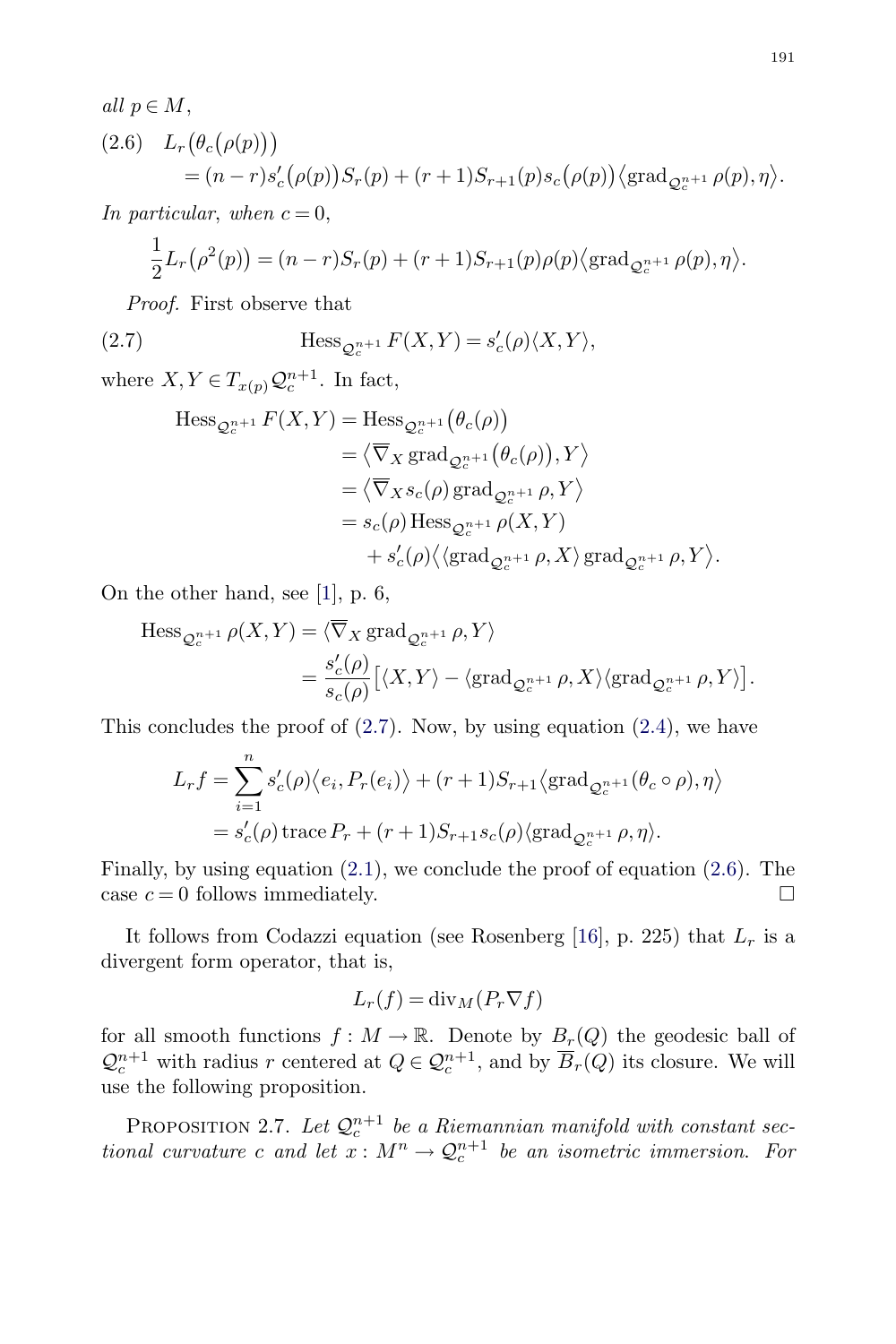<span id="page-7-0"></span> $Q \in \mathcal{Q}_c^{n+1}$ , we denote by  $\rho(x)$  the distance to the point  $Q \in \mathcal{Q}_c^{n+1}$  and  $\rho(x(p)),$  $p \in M$ , its restriction to M. If for some  $r \leq n-1$ ,  $S_r \geq 0$ , then

$$
(2.8) \qquad \int_{\partial D} s_c(\rho(q)) \langle P_r(\text{grad}_M \rho(q)), \nu \rangle dA
$$
  
 
$$
\geq (n-r) \int_D \left( s_c'(\rho(q)) S_r(p) - \frac{r+1}{n-r} |S_{r+1}(p)| s_c(\rho(q)) \right) dM,
$$

where  $q = x(p)$ ,  $D \subset M$  is a bounded domain with nonempty boundary ∂D and  $\nu$  is the conormal vector along  $\partial D$ . In the case  $c > 0$ , we assume that  $D \subset B_{\frac{\pi}{2\sqrt{c}}}(Q)$ .

*Proof.* Since  $|\text{grad}_{\mathcal{Q}_c^{n+1}} \rho(x(p))| \leq 1$  and  $s'_c(\rho(x(p))) \geq 0$ , from [\(2.6\)](#page-6-0) we have

$$
L_r(\theta_c(\rho(x))) \ge (n-r) \bigg[ s_c'(\rho) S_r - \frac{r+1}{n-r} |S_{r+1}| s_c(\rho) \bigg].
$$

Integrating this inequality, we get

(2.9) 
$$
\int_D L_r(\theta_c(\rho(x))) dM
$$

$$
\geq (n-r) \int_D \left[ s_c'(\rho(x)) S_r - \frac{r+1}{n-r} |S_{r+1}| s_c(\rho(x)) \right] dM.
$$

On the other hand, we have that

$$
\int_{D} L_r(\theta_c(\rho(x))) dM = \int_{D} \text{div} \, P_r(\text{grad}_M(\theta_c(\rho(x(p)))))) dM
$$

$$
= \int_{D} \text{div} \big(s_c \rho(x(p)) P_r(\text{grad}_{\mathcal{Q}_c^{n+1}} \rho)^\top \big) dM
$$

$$
= \int_{\partial D} s_c(\rho(x)) \big\langle P_r((\text{grad}_{\mathcal{Q}_c^{n+1}} \rho)^\top), \nu \big\rangle dA,
$$

where  $\nu$  denotes the outward unit normal vector field on  $\partial D$ . Therefore, if  $q = x(p),$ 

$$
\int_{\partial D} s_c(\rho(q)) \langle P_r((\text{grad}_{\mathcal{Q}_c^{n+1}} \rho(q))^{\top}), \nu \rangle dA
$$
  
 
$$
\geq (n-r) \int_D \left[ s_c'(\rho(x)) S_r - \frac{r+1}{n-r} |S_{r+1}| s_c(\rho(x)) \right] dM,
$$

and the proposition is proved.

We would like to point out that the above proposition is valid for a more general class of domains. For instance, it is valid in the setting of Gauss–Green Theorem (see [\[10\]](#page-17-0), p. 478). In particular, if we take  $D$  to be the intersection of the extrinsic ball with M i.e.  $D = \overline{B}_{\mu} \cap M$  in Proposition [2.7,](#page-6-0) we have the following

 $\Box$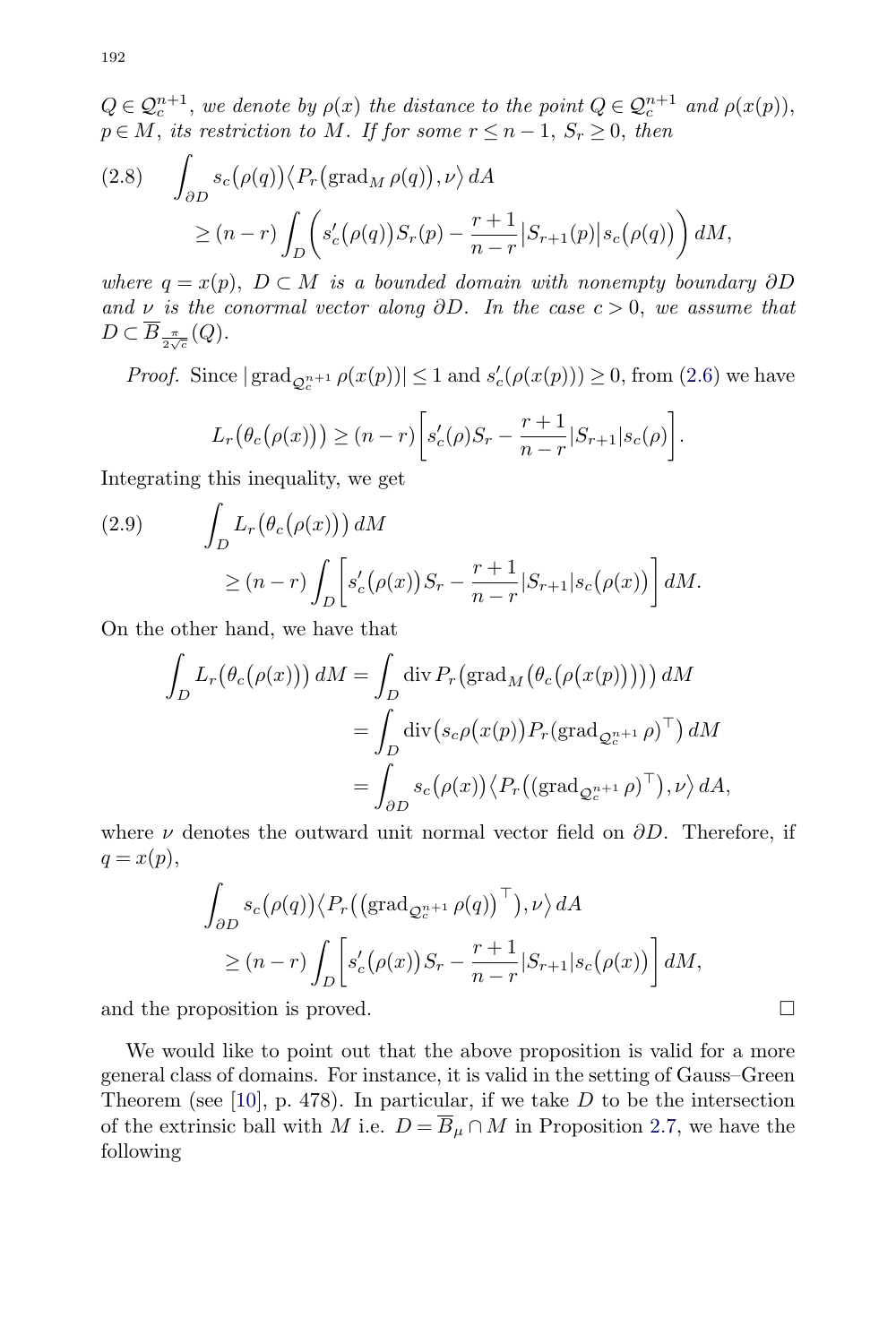<span id="page-8-0"></span>THEOREM 2.8. Let  $\mathcal{Q}_c^{n+1}$  be a Riemannian manifold with constant sectional curvature c and let  $M^n$  be a complete noncompact properly immersed hypersurface of  $\mathcal{Q}_c^{n+1}$ . Assume that there exists a nonnegative constant  $\alpha$  such that

(2.10) 
$$
(r+1)|S_{r+1}| \le (n-r)\alpha S_r
$$

for some  $r \leq n-1$ . If  $P_r$  is positive semidefinite, then for any  $q \in M$  such that  $S_r(q) \neq 0$  and any  $\mu_0 > 0$ , there exists a positive constant C depending on  $\mu_0$ , q and M such that for every  $\mu > \mu_0$ ,

$$
\mathcal{A}_r(\overline{B}_{\mu}(q) \cap M) = \int_{\overline{B}_{\mu}(q) \cap M} S_r dM \ge \int_{\mu_0}^{\mu} C e^{-\alpha \tau} d\tau,
$$

where  $\overline{B}_{\mu}(q)$  is the ball of radius  $\mu$  and center q in  $\mathcal{Q}_c^{n+1}$ . For the case  $c > 0$ , we assume  $\mu \leq \frac{\pi}{2\sqrt{c}}$ .

*Proof.* We use the notation introduced in Proposition [2.7.](#page-6-0) Take  $D<sub>\tau</sub> =$  $B_{\tau}(q) \cap M$ ,  $\mu \leq 2\pi/\sqrt{c}$ , if  $c > 0$ . Since the immersion is proper, we have that  $\partial D_{\tau} \neq \emptyset$ , for all  $0 < \tau < \mu$ . Thus, by using (2.10) in equation [\(2.8\)](#page-7-0), we obtain that

(2.11) 
$$
\int_{\partial D_{\mu}} s_c(\rho(x)) \langle P_r(\text{grad}_M \rho), \nu \rangle dA
$$

$$
\geq (n-r) \int_{D_{\mu}} \left( s_c'(\rho(x)) - \alpha s_c(\rho(x)) \right) S_r dM
$$

$$
= (n-r) \int_0^{\mu} \int_{\partial D_{\tau}} \frac{s_c'(\rho(x)) - \alpha s_c(\rho(x))}{s_c(\rho(x))}
$$

$$
\times s_c(\rho(x)) |\text{grad}_M \rho|^{-1} S_r dA d\tau,
$$

where we have used the co-area formula (see  $[3]$ , p. 80). Observe that the conormal vector  $\nu$  to  $\partial D_{\tau}$  is parallel to grad<sub>M</sub>  $\rho$ . This fact together with the fact that  $P_r$  is positive semidefinite, imply the following:

$$
\langle P_r(\text{grad}_M \rho), \nu \rangle \leq \text{trace}(P_r)| \text{grad}_M \rho| = (n-r)S_r |\text{grad}_M \rho|.
$$

Using the above equation and the fact that along  $\partial D_{\tau}$ ,  $\rho(x) = \tau$ , we get

$$
(2.12) \qquad \int_{\partial D_{\mu}} s_c(\rho(x)) |\operatorname{grad}_M \rho| S_r dA
$$

$$
\geq \int_0^{\mu} \frac{s'_c(\tau) - \alpha s_c(\tau)}{s_c(\tau)} \int_{\partial D_{\tau}} s_c(\rho(x)) |\operatorname{grad}_M \rho|^{-1} S_r dA d\tau.
$$

Now we define

$$
\varphi(\tau) = \int_{\partial D_{\tau}} s_c(\rho(x)) |\operatorname{grad}_M \rho|^{-1} S_r dA.
$$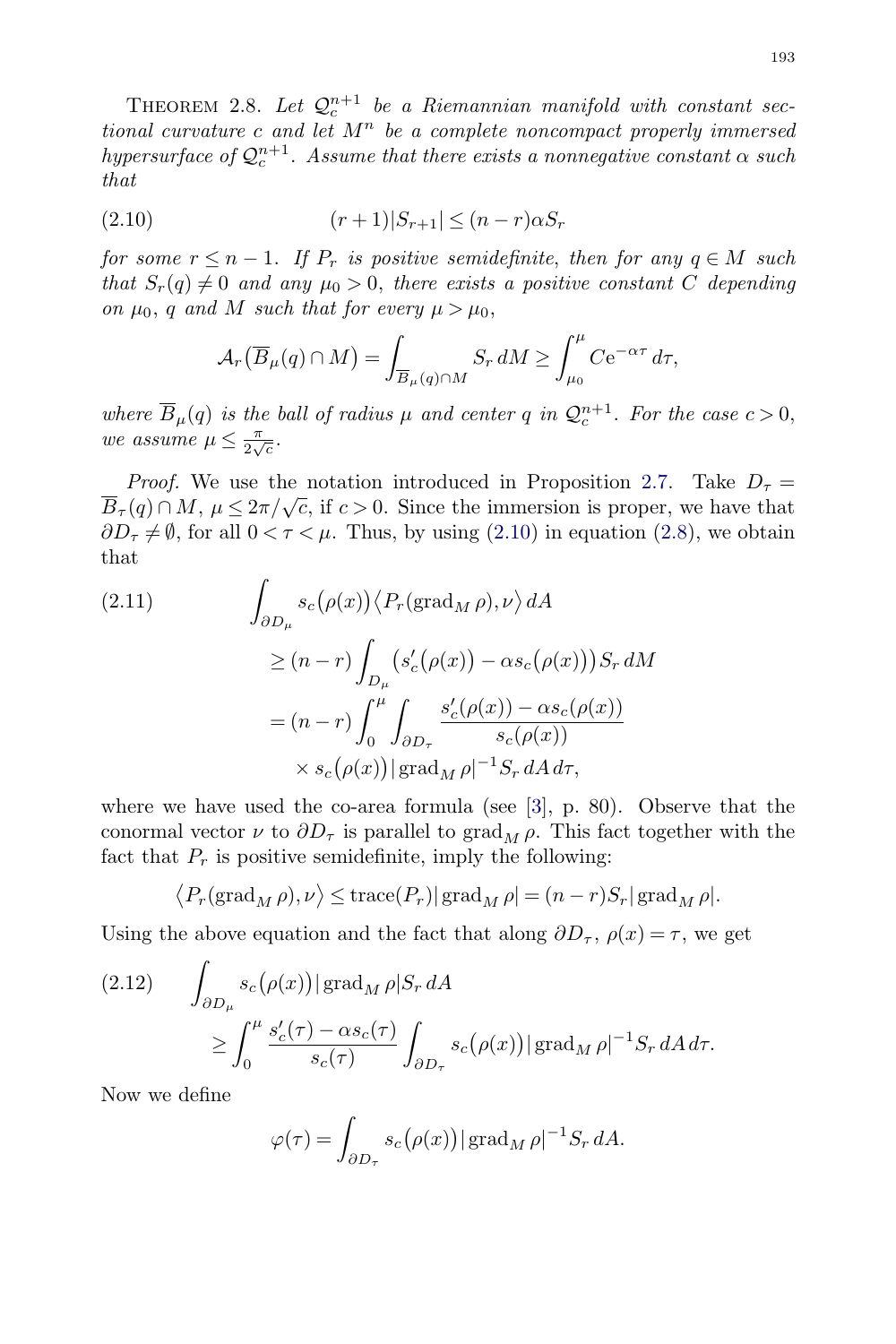Since  $|\text{grad}_M \rho| \leq 1$ , equation [\(2.12\)](#page-8-0) implies

$$
\varphi(\mu) \ge \int_0^{\mu} \frac{s_c'(\tau) - \alpha s_c(\tau)}{s_c(\tau)} \varphi(\tau) d\tau.
$$

By writing

$$
\phi(\mu) = \int_0^{\mu} \frac{s_c'(\tau) - \alpha s_c(\tau)}{s_c(\tau)} \varphi(\tau) d\tau,
$$

one finds

$$
\phi'(\mu) \ge \frac{s_c'(\mu) - \alpha s_c(\mu)}{s_c(\mu)} \phi(\mu).
$$

Thus, by integrating from  $\mu_0 > 0$  to  $\mu$ , the above differential inequality arises

$$
\ln \frac{\phi(\mu)}{\phi(\mu_0)} \ge \ln \bigg( \frac{s_c(\mu)}{s_c(\mu_0)} \bigg) - \alpha(\mu - \varepsilon) = \ln \bigg( \bigg( \frac{s_c(\mu)}{s_c(\mu_0)} \bigg) e^{-\alpha(\mu - \mu_0)} \bigg).
$$

Hence,

$$
\phi(\mu) \ge \frac{\phi(\mu_0)}{s_c(\mu_0)} s_c(\mu) e^{-\alpha \mu}.
$$

Define

$$
f(\mu) = \int_{D_{\mu}} S_r \, dM.
$$

Again, by the co-area formula, it follows that

$$
f(\mu) = \int_0^{\mu} \left( \int_{\partial D_{\tau}} |\operatorname{grad}_M \rho|^{-1} S_r \, dA \right) d\tau.
$$

Since

$$
f'(\mu) = \int_{\partial D_{\mu}} |\operatorname{grad}_{M} \rho|^{-1} S_{r} dA = \frac{1}{s_{c}(\mu)} \varphi(\mu) \ge \frac{\phi(\mu_{0})}{s_{c}(\mu_{0})} e^{-\alpha \mu},
$$

then for  $\mu > \mu_0$ ,

$$
f(\mu) \ge \int_{\mu_0}^{\mu} \frac{\phi(\mu_0)}{s_c(\mu_0)} e^{-\alpha \tau} d\tau.
$$

COROLLARY 2.9. Let  $\mathcal{Q}_c^{n+1}$  be a Riemannian manifold with constant sectional curvature  $c \leq 0$  and let  $M^n$  be a complete noncompact properly immersed hypersurface of  $\mathcal{Q}_c^{n+1}$ . Assume that  $S_r \geq 0$ ,  $S_r \not\equiv 0$  and  $S_{r+1} \equiv 0$  for some  $r \leq n-1$ . Then  $\int_M S_r dM = \infty$ .

*Proof.* Since the immersion is proper, we have  $\partial(M \cap \overline{B}_{\mu}(q))$  is nonempty for all  $\mu > \mu_0$ . By using Proposition [2.4,](#page-3-0) since  $S_{r+1} = 0$ , we have that  $P_r$  is semidefinite. Now, the condition  $S_r \geq 0$  implies that  $P_r$  is positive semidefi-nite. Therefore, using Theorem [2.8,](#page-8-0) with  $\alpha = 0$ , for all  $\mu > \mu_0$ ,

$$
\int_{\overline{B}_{\mu}\cap M} S_r dM \ge \int_{\mu_0}^{\mu} C e^{-\alpha \tau} d\tau = C(\mu - \mu_0).
$$

<span id="page-9-0"></span>194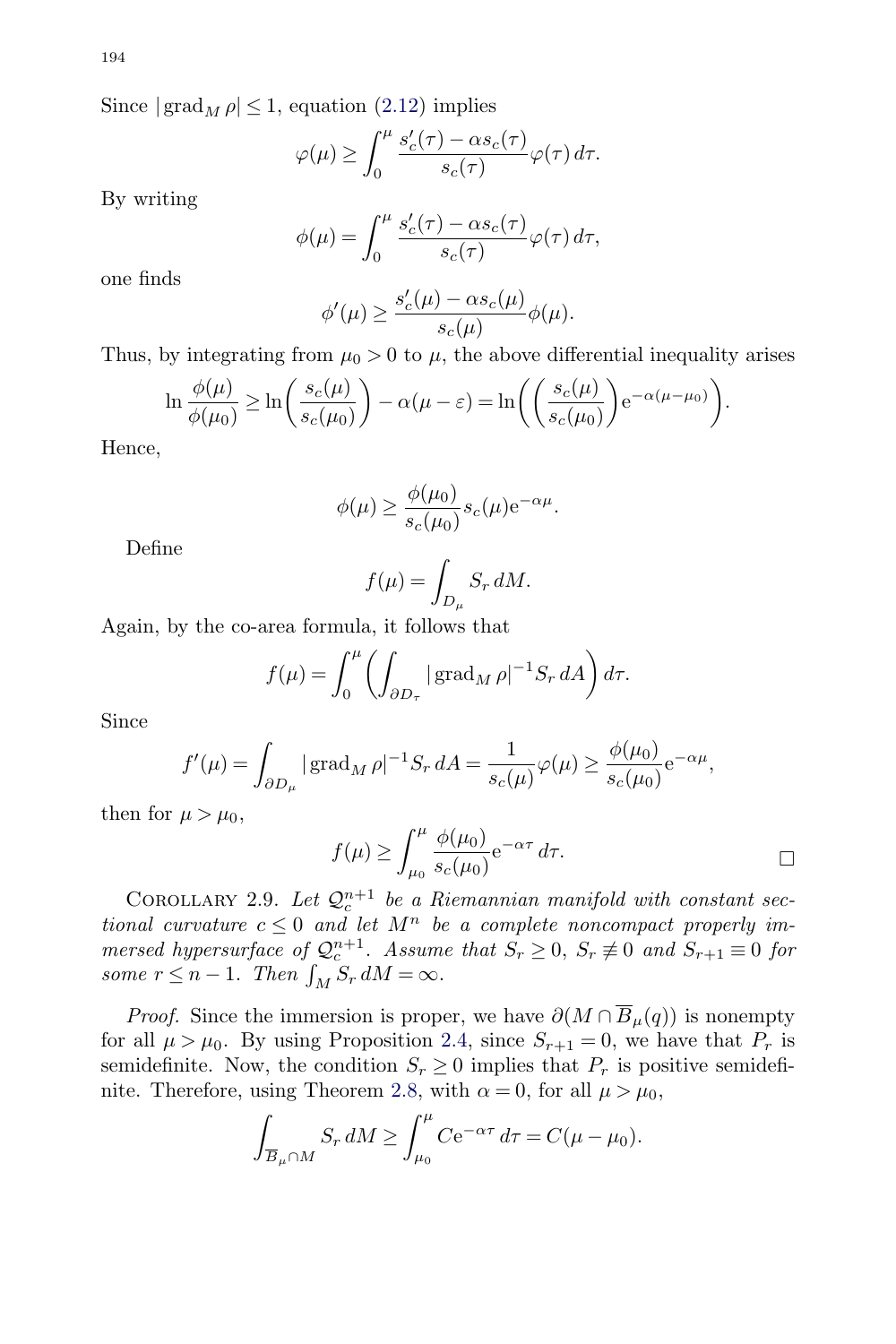<span id="page-10-0"></span>Then

$$
\int_M S_r \, dM = \infty. \qquad \qquad \Box
$$

REMARK 2.10. When r is odd, the condition  $S_r \geq 0$  can be obtained by choosing the right orientation.

The condition of semi-positiveness of  $P_2$  is satisfied when M is a hypersurface immersed in  $\mathbb{R}^{n+1}$  with  $S_3 = 0$  (which is called 2-minimal) and  $S_2 > 0$ . In fact, in this case  $P_2$  is positive definite, since  $L_2$  is elliptic (see Proposition [2.2\)](#page-3-0). So we have

COROLLARY 2.11. Let  $M^n$  be a complete 2-minimal noncompact properly immersed hypersurface of  $\mathbb{R}^{n+1}$  with nonnegative scalar curvature. Then either the scalar curvature is zero or the total scalar curvature is infinite.

REMARK 2.12. When  $n = 3$  the corollary can be proved by using Theorem III in [\[13\]](#page-17-0) without the assumption that the immersion is proper. In this case,  $M<sup>n</sup>$  has to be a cylinder and the conclusion of the above corollary follows immediately.

REMARK 2.13. The condition of semi-positiveness of  $P_r$  is also satisfied when M is a hypersurface in  $\mathbb{R}^{n+1}$  with nonnegative sectional or positive Ricci curvature,  $Ric_M > 0$ . Indeed when  $Ric_M > 0$ , for each point in M, the principal curvatures can be arranged as  $\lambda_1 \leq \lambda_2 \leq \cdots \leq \lambda_i < 0 < \lambda_{i+1} \leq \cdots \leq$  $\lambda_n$ . The positivity of the Ricci curvature implies

$$
\operatorname{Ric}_M(e_j) = \lambda_j \left(\sum_{k \neq j} \lambda_k\right) > 0 \quad \forall j = 1, \dots, n.
$$

If  $i \in \{1, \ldots, n-1\}$ , it follows from the above equation that

(2.13) 
$$
\sum_{k \neq j} \lambda_k < 0, \quad \text{when } j \leq i,
$$

and

(2.14) 
$$
\sum_{k \neq j} \lambda_k > 0, \text{ when } j > i.
$$

From (2.13), we have for  $j_1 \leq i$ ,

$$
\sum_{k \neq j_1} \lambda_k = \left(\sum_{k=1}^i \lambda_k - \lambda_{j_1}\right) + \sum_{k=i+1}^n \lambda_k < 0.
$$

Thus

$$
-\sum_{k=1}^i \lambda_k > \sum_{k=1}^i \lambda_k + \lambda_{j_1} > \sum_{k=i+1}^n \lambda_k.
$$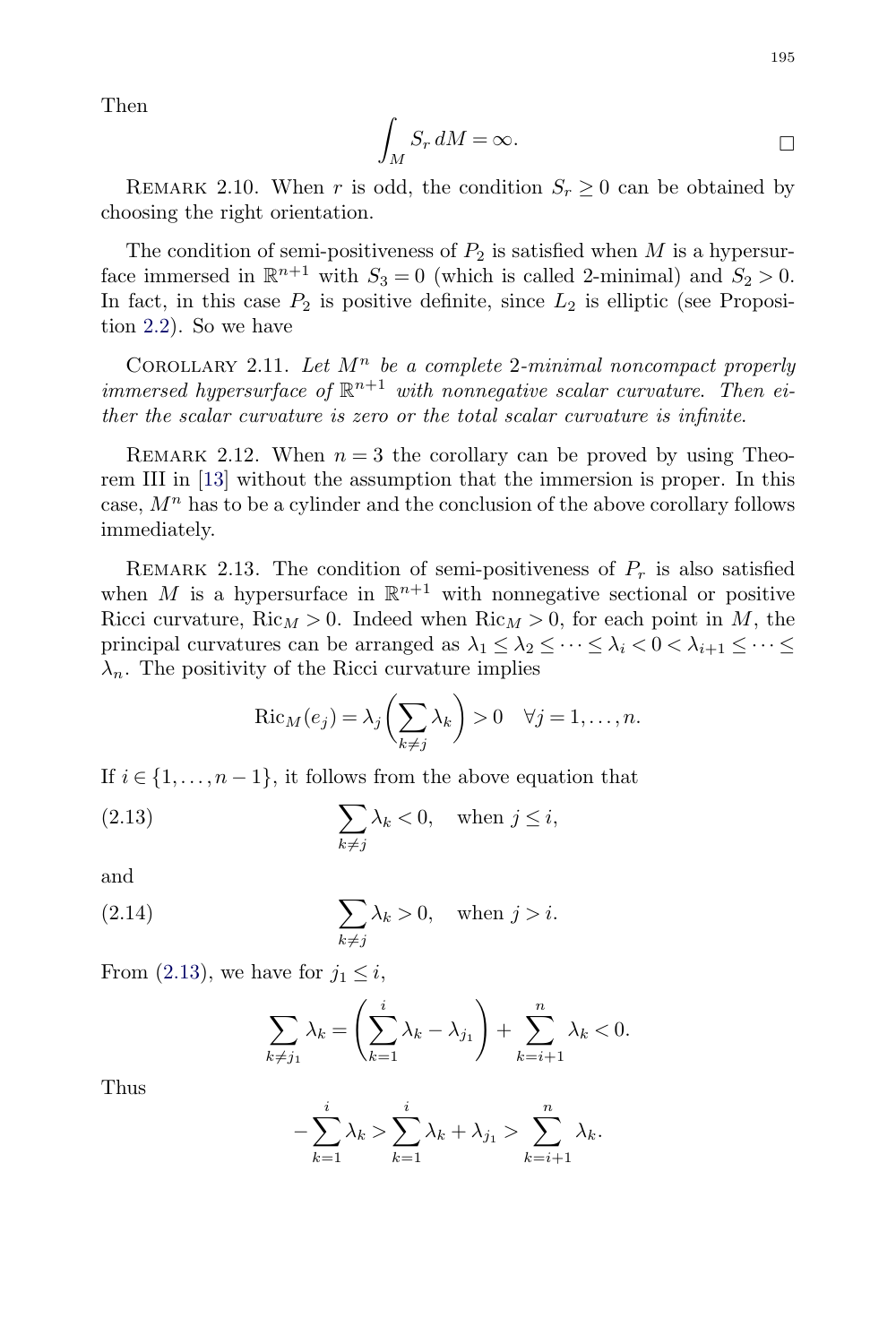On the other hand, using  $(2.14)$ , for  $j_2 > i$ , we find

$$
\sum_{k \neq j_2} \lambda_k = \left(\sum_{k=1}^i \lambda_k - \lambda_{j_2}\right) + \sum_{k=i+1}^n \lambda_k > 0,
$$

hence

$$
-\sum_{k=1}^i \lambda_k < \sum_{k=1}^i \lambda_k + \lambda_{j_1} < \sum_{k=i+1}^n \lambda_k,
$$

which is a contradiction. Thus, all  $\lambda_i$  has the same sign (we are indebted to F. Fontenele for this observation). So we can choose an orientation such that  $P_r$ is positive definite and  $S_r > 0$ .

Thus we have the following consequence.

COROLLARY 2.14. Let  $M^n$  be a complete noncompact properly immersed hypersurface of  $\mathbb{R}^{n+1}$  with positive Ricci curvature. Assume that there exists a positive constant  $\alpha$  such that

$$
(r+1)|S_{r+1}| \le (n-r)\alpha S_r
$$

for some  $r \leq n-1$ . Then, for any  $q \in M$  and any  $\mu_0 > 0$ , there exists a positive constant C depending on  $\mu_0$ , Q and M such that

$$
\int_{\overline{B}_{\mu}(q)\cap M} S_r dM \ge \int_{\mu_0}^{\mu} C e^{-\alpha \tau} d\tau,
$$

where  $\overline{B}_{\mu}(q)$  is the geodesic ball in  $\mathbb{R}^{n+1}$  centered at q.

The following is a direct consequence of Theorem [2.8](#page-8-0) and Proposition [2.3.](#page-3-0)

COROLLARY 2.15. Let  $M^n$  be a complete noncompact properly immersed hypersurface of  $\mathcal{Q}_c^{n+1}$ . Assume that  $S_r$  is positive and there exists a positive  $constant \alpha \ such \ that$ 

$$
(r+1)|S_{r+1}| \le (n-r)\alpha S_r
$$

for some  $r \leq n-1$ . If there exists a point such that all principal curvatures are nonnegative, then, for any  $q \in M$  and any  $\mu_0 > 0$ , there exists a positive constant C depending on  $\mu_0$ , q and M such that

$$
\int_{\overline{B}_{\mu}(q)\cap M} S_r dM \ge \int_{\mu_0}^{\mu} C e^{-\alpha \tau} d\tau,
$$

where  $\overline{B}_{\mu}(q)$  is the geodesic ball in  $\mathcal{Q}_c^{n+1}$  centered at q. For the case  $c > 0$ , we assume  $\mu \leq \frac{\pi}{2\sqrt{c}}$ .

196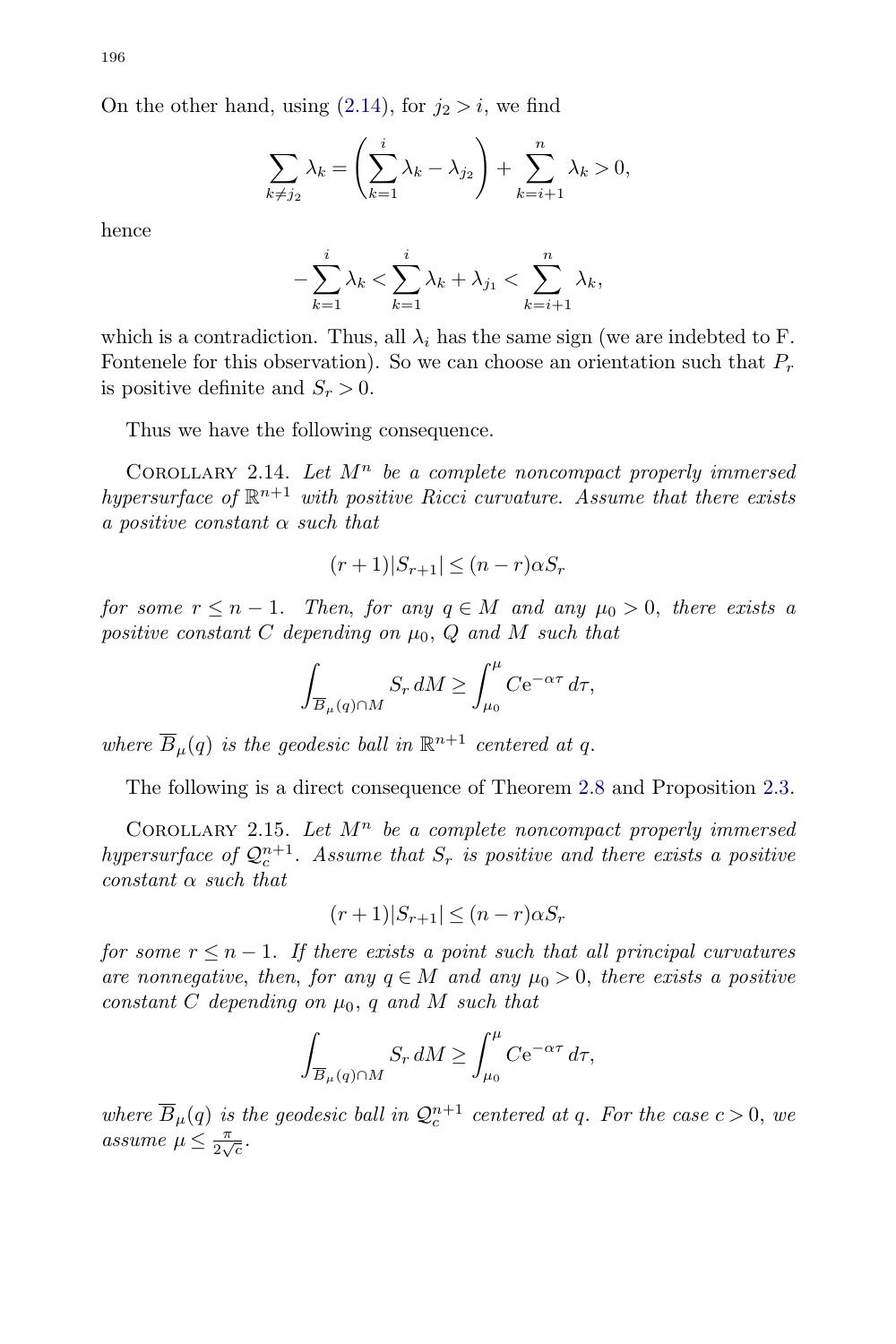#### **3. Volume estimates in general manifolds**

<span id="page-12-0"></span>In this section we consider  $N^{n+p}$  a Riemannian manifold with sectional curvature bounded from above by a constant c. Let  $M^n$  be a submanifold isometrically immersed in  $N = N^{n+p}$ .

Let  $F: N \to \mathbb{R}$  be a  $C^2$  function and denote  $f: M \to \mathbb{R}$  the function induced by  $F$  by restriction. Essentially, following the steps involved in the proof of Lemma [2.5,](#page-4-0) we obtain

$$
\Delta f = \sum_{i=1}^{n} \text{Hess}_{N} F(e_{i}, e_{i}) + n \langle \text{grad}_{N} F, \mathbf{H} \rangle,
$$

where  $\{e_1, e_2, \ldots, e_n\}$  is an orthonormal frame along M and **H** is the mean curvature vector. Similar to Proposition [2.7,](#page-6-0) we have

PROPOSITION 3.1. Let  $N$  be a Riemannian manifold with sectional curvature bounded from above by a constant c and  $M^n$  an immersed connected submanifold of N. We denote by  $\overline{\rho}(x)$  the distance in N between x and  $Q \in N^{n+p}$ and  $\rho(x)$  the induced function of  $\overline{\rho}$  by restriction. Then

(3.1) 
$$
\int_{\partial D} s_c(\rho(x)) \langle \text{grad}_M \rho, \nu \rangle dA \geq n \int_D \left( s_c'(\rho(x)) - |\mathbf{H}| s_c(\rho(x)) \right) dM,
$$

where  $q = x(p)$ ,  $D \subset M$  is a bounded domain with nonempty boundary ∂D and  $D \cap C_N(Q) = \emptyset$ , where  $C_N(Q)$  is the cut locus of the point Q in N, and  $\nu$  is the conormal vector along  $\partial D$ .

*Proof.* Let  $V = s_c(\overline{\rho}) \operatorname{grad}_N \overline{\rho}$  and  $V^{\top}$  the orthogonal projection of V into the tangent space of M. Then we have  $V^{\top} = s_c(\rho) \text{grad}_M \rho$ , where  $\rho(x)$  is the induced function of  $\bar{\rho}$  to M by restriction. Thus, Lemma 2.5 of [\[14\]](#page-17-0), p. 713, implies, when  $\bar{\rho} < \text{inj}_{N}(Q)$ ,

(3.2) 
$$
\text{Hess}_{N} F(X,X) \geq s'_{c}(\overline{\rho}) \langle X,X \rangle.
$$

Then

$$
\langle \overline \nabla_{e_i} V, e_i \rangle \geq s'_c(\overline \rho)
$$

for all  $\bar{\rho}$  when  $c \le 0$ , and  $\rho \le \frac{\pi}{\sqrt{c}}$ , when  $c > 0$ . We find that

$$
\Delta(\theta_c(\rho(x))) \ge n[s'_c(\rho) - s_c(\rho)|\mathbf{H}|\big].
$$

Integrating this inequality and applying Stokes' formula, we get

$$
\int_{\partial D} s_c \langle (\text{grad}_N \overline{\rho})^\top, \nu \rangle dA \ge n \int_D \left[ s_c'(\rho(x)) - s_c(\rho(x)) |\mathbf{H}| \right] dM,
$$
\nproposition follows.

and the proposition follows.

Similar to Proposition [2.7,](#page-6-0) the above result is valid in a more general setting, such as extrinsic geodesic balls. Using this fact, we arrive at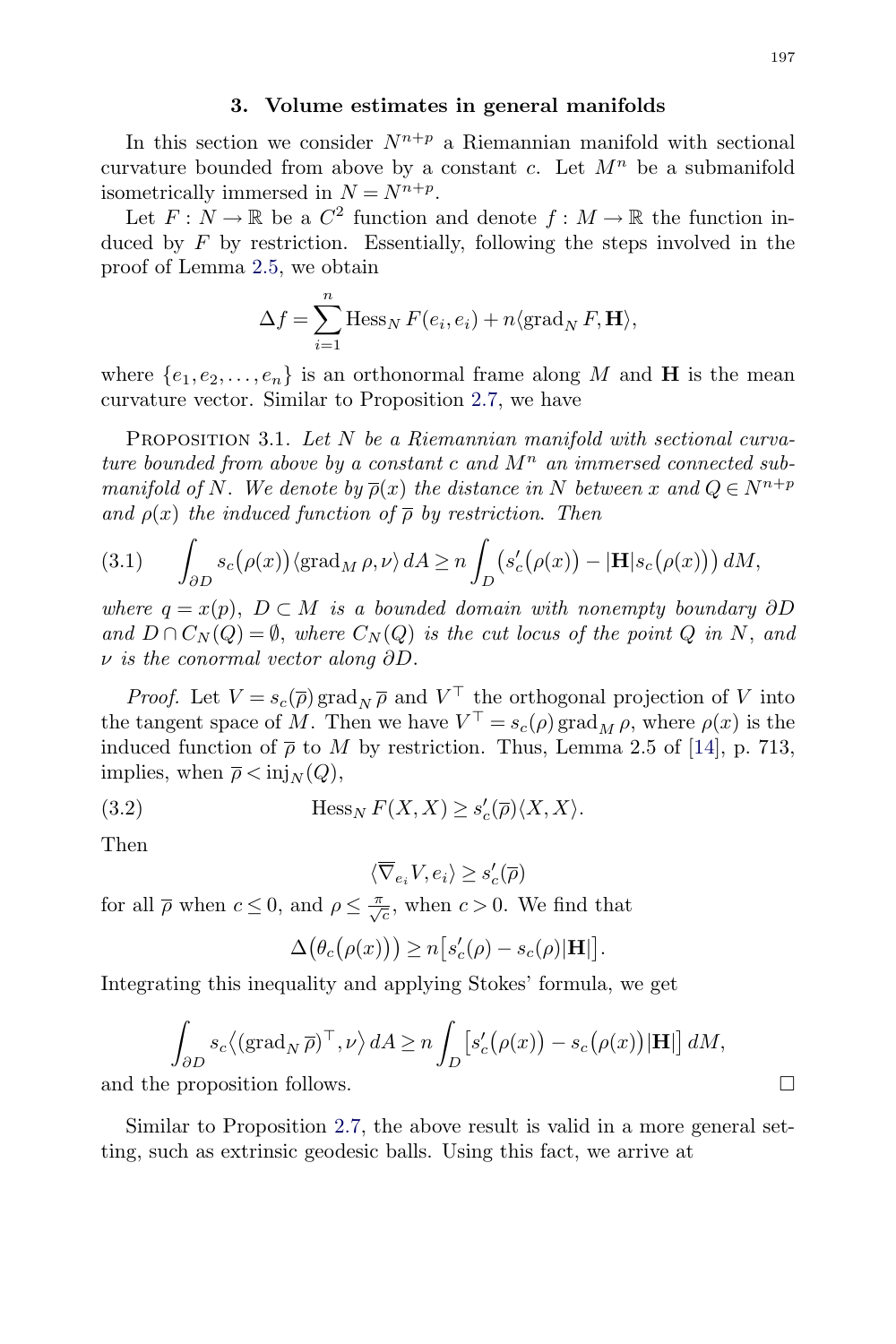<span id="page-13-0"></span>THEOREM 3.2. Let M be a Riemannian manifold isometrically immersed in a geodesic ball  $\overline{B}(O, \rho_0) \subset N^{n+p}$  with codimension p. Assume that the sectional curvature of N in  $\overline{B}(O,\rho_0)$  is bounded from above by c and moreover that there exists a positive constant  $\alpha$  such that

$$
|\mathbf{H}| \leq \alpha.
$$

Then

$$
\text{vol}(B_{\mu}(q)) \ge n\omega_n \int_0^{\mu} s_c(t)^{n-1} e^{-n\alpha s} dt,
$$

where  $\omega_n$  is the volume of the unit ball in  $\mathbb{R}^n$  and  $B_\mu(q)$  is the intrinsic geodesic ball in M with center  $q \in M$  and radius  $\mu < \text{inj}_N(q)$ .

*Proof.* By taking  $D = B_{\tau}(q)$  in Proposition [3.1,](#page-12-0) we obtain

$$
\langle \mathrm{grad}_{M}\,\rho,\nu\rangle\leq |\,\mathrm{grad}_{M}\,\rho|.
$$

Thus,

(3.3) 
$$
\int_{\partial B_{\tau}(q)} \frac{s_c(\rho(x))}{n} |\operatorname{grad}_M \rho| dA
$$
  
\n
$$
\geq \int_{B_{\tau}(q)} \left( s_c'(\rho(x)) - \alpha s_c(\rho(x)) \right) dM
$$
  
\n
$$
= \int_0^{\mu} \int_{\partial B_{\tau}(q)} \frac{s_c'(\rho(x)) - \alpha s_c(\rho(x))}{s_c(\rho(x))} s_c(\rho(x)) |\operatorname{grad}_M \rho|^{-1} dA d\tau,
$$

where we have used the co-area formula (see [\[3\]](#page-17-0), p. 80). Since the intrinsic distance is not less than the extrinsic one and

$$
\left(\frac{s_c'}{s_c}\right)' \le 0,
$$

then

(3.4) 
$$
\frac{1}{n} \int_{\partial B_{\mu}(q)} s_c(\rho(x)) |\operatorname{grad}_M \rho| dA
$$

$$
\geq \int_0^{\mu} \frac{s_c'(\tau) - \alpha s_c(\tau)}{s_c(\tau)} \int_{\partial B_{\tau}(q)} s_c(\rho(x)) |\operatorname{grad}_M \rho|^{-1} dA d\tau.
$$

Now we define

$$
\varphi(\tau) = \int_{\partial B_{\tau}(q)} s_c(\rho(x)) |\operatorname{grad}_M \rho|^{-1} dA.
$$

Equation (3.4) implies that

$$
\frac{1}{n}\varphi(\mu)\geq \int_0^\mu \frac{s'_c(\tau)-\alpha s_c(\tau)}{s_c(\tau)}\varphi(\tau)\,d\tau.
$$

By writing

$$
\phi(\mu) = \int_0^{\mu} \frac{s_c'(\tau) - \alpha s_c(\tau)}{s_c(\tau)} \varphi(\tau) d\tau,
$$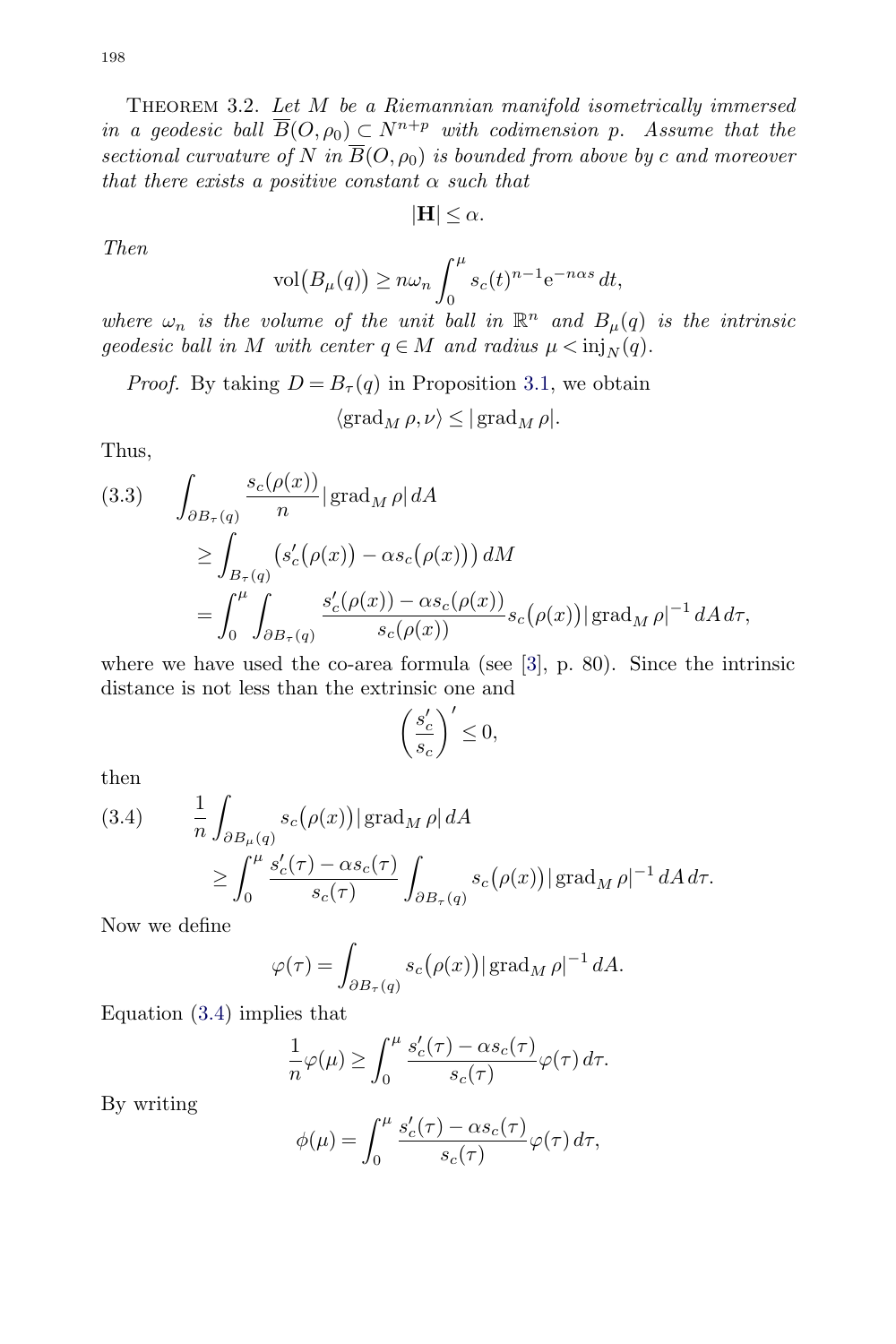we have

$$
\phi'(\mu) \ge \frac{n(s'_c(\mu) - \alpha s_c(\mu))}{s_c(\mu)} \phi(\mu).
$$

Thus, by integrating from  $\varepsilon > 0$  to  $\mu$ , with  $\mu \leq \min\{\text{inj}_N(q), \frac{\pi}{2\sqrt{c}}\}$  when  $c > 0$ , the above differential inequality arises

$$
\frac{1}{n}\ln\frac{\phi(\mu)}{\phi(\varepsilon)} \ge \ln\left(\frac{s_c(\mu)}{\varepsilon}\right) - \alpha(\mu-\varepsilon) = \ln\left[\left(\frac{s_c(\mu)}{\varepsilon}\right) e^{-\alpha(\mu-\varepsilon)}\right].
$$

Hence,

(3.5) 
$$
\frac{\phi(\mu)}{\phi(\varepsilon)} \ge \left[ \left( \frac{s_c(\mu)}{\varepsilon} \right) e^{-\alpha(\mu - \varepsilon)} \right]^n.
$$

Observe that by the mean value theorem,

$$
\lim_{\varepsilon \to 0} \frac{\phi(\varepsilon)}{\varepsilon^n} = \omega_n.
$$

Then

$$
\phi(\mu) \ge \omega_n s_c(\mu)^n e^{-n\alpha\mu}.
$$

Now, define

$$
f(\mu) = \int_{B_{\mu}(q)} dM = \text{vol}(B_{\mu}(q)).
$$

Again, by the co-area formula, we can write  $f(\mu)$  as

$$
f(\mu) = \int_0^{\mu} \left( \int_{\partial B_\tau(q)} |\operatorname{grad}_M \rho|^{-1} dA \right) d\tau.
$$

Hence

$$
f'(\mu) = \int_{\partial B_{\mu}(q)} |\operatorname{grad}_{M} \rho|^{-1} dA.
$$

This equality together with  $|\text{grad}_M \rho| \leq 1$ , and equation [\(3.3\)](#page-13-0) imply that

$$
\frac{s_c(\mu)}{n}f'(\mu) \ge \int_{\partial B_{\mu}(q)} \frac{s_c(\rho(x))}{n} |\operatorname{grad}_M \rho| dA \ge \int_0^{\mu} \left( s_c'(\tau) - \alpha s_c(\tau) \right) f'(\tau) d\tau.
$$

Since

$$
f'(\mu) \ge \frac{\varphi(\mu)}{s_c(\mu)},
$$

then

$$
f(\mu) \ge \int_0^{\mu} \omega_n n s_c(\tau)^{n-1} e^{-n\alpha \tau} d\tau,
$$

which concludes the proof.  $\hfill \square$ 

The following corollary follows immediately.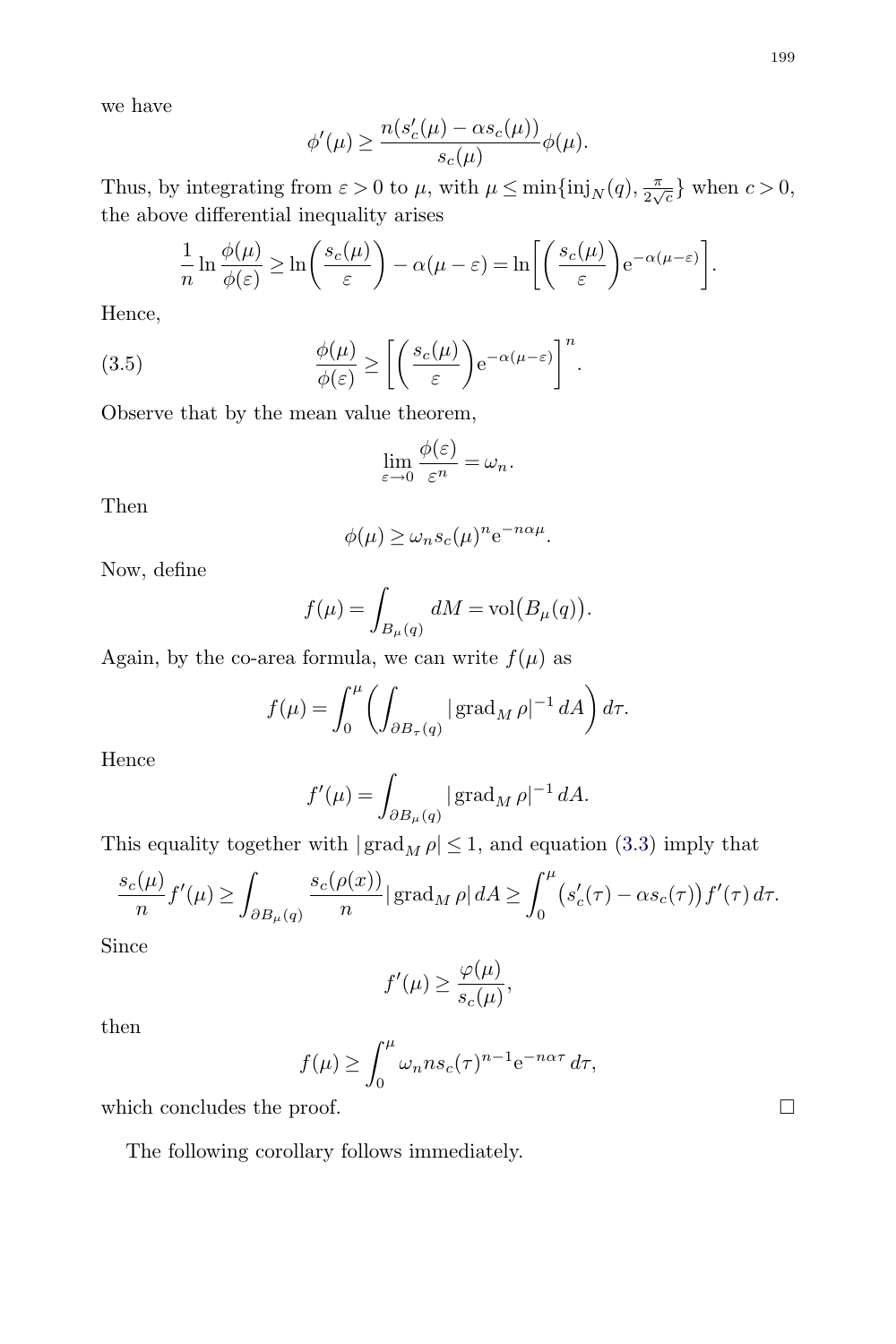<span id="page-15-0"></span>COROLLARY 3.3. (i) Let  $M^n$  be an immersed minimal hypersurface of the Euclidean space  $\mathbb{R}^{n+p}$ . Then

$$
\text{vol}(B_{\mu}(q)) \geq \omega_n \mu^n,
$$

where  $\omega_n$  is the volume of the unit ball in  $\mathbb{R}^n$  and  $B_\mu(q)$  is the intrinsic qeodesic ball in M centered at  $q \in M$ .

(ii) Let  $M^n$  be an immersed hypersurface of the hyperbolic space  $\mathbb{H}^{n+p}(-1)$ . Assume that there exists a positive constant  $\alpha$  such that

$$
|H|\leq \alpha <\frac{n-1}{n}.
$$

Then, there exists a constant  $C > 0$  so that, for  $\mu \geq 1$ ,

$$
\text{vol}\big(B_{\mu}(q)\big) \geq Ce^{(n-1-n\alpha)\mu},
$$

where  $B_{\mu}(q)$  is the intrinsic geodesic ball in M with center  $q \in M$ .

## **4. Mean curvature integral**

In this section, inspired by a recent work of Topping [\[18\]](#page-18-0), we prove a type of mean curvature integral estimate for complete submanifold in a Euclidean space  $\mathbb{R}^n$  and we apply it to surfaces in  $\mathbb{R}^n$ .

THEOREM 4.1. Let  $M^m$  be a m-dimensional complete noncompact Riemannian manifold isometrically immersed in  $\mathbb{R}^n$ . Then there exists a positive constant  $\delta$  depending on m such that if

(4.1) 
$$
\limsup_{r \to +\infty} \frac{V(x,r)}{r^m} < \delta,
$$

where  $V(x,r)$  denotes the volume of the geodesic ball  $B_r(x)$ , then

(4.2) 
$$
\limsup_{R \to +\infty} \frac{\int_{B_R(x)} |H|^{m-1} dM}{R} > 0.
$$

In particular,  $\int_M |H|^{m-1} dM = +\infty$ .

We need the following lemma of Topping [\[18\]](#page-18-0).

LEMMA 4.2 ([\[18\]](#page-18-0), Lemma 1.2). Let  $M^m$  be a m-dimensional complete Riemannian manifold isometrically immersed in  $\mathbb{R}^n$ . Then a positive constant  $\delta$ depending on m exists, such that for any  $x \in M$  and  $R > 0$ , at least one of the following statements is true:

(i) 
$$
\sup_{r \in (0,R]} r^{-\frac{1}{m-1}} [V(x,r)]^{-\frac{m-2}{m-1}} \int_{B(x,r)} |H|^{m-1} dM > \delta,
$$
  
\n(ii)  $\inf_{r \in (0,R]} \frac{V(x,r)}{r^m} > \delta.$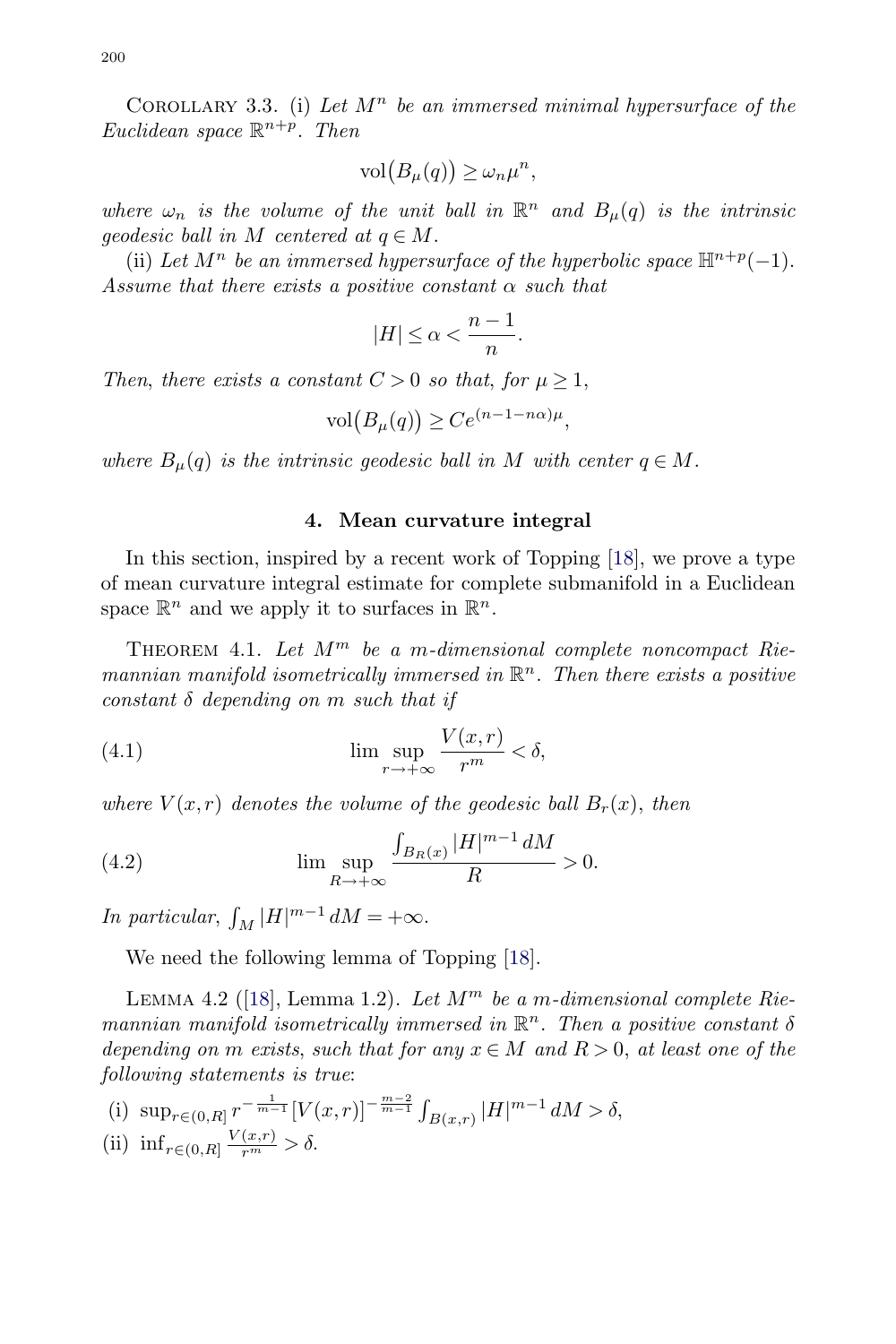201

<span id="page-16-0"></span>*Proof of Theorem* [4.1](#page-15-0). We can choose L large enough so that  $V(z,L) \leq$  $\delta L^m$  for all  $z \in M$ . Then, from Lemma [4.2,](#page-15-0) we have

$$
\sup_{r \in (0,L]} r^{-\frac{1}{m-1}} \left[ V(z,r) \right]^{-\frac{m-2}{m-1}} \int_{B_r(z)} |H|^{m-1} dM > \delta.
$$

Since

$$
\int_{B_r(z)} |H| \, dM \le \left( \int_{B_r(z)} |H|^{m-1} \, dM \right)^{\frac{1}{m-1}} \cdot \left( V(z,r) \right)^{\frac{m-2}{m-1}}
$$

for any  $z \in M$ , there exists a  $r(z) \in (0, R]$  such that

$$
\int_{B_r(z)} |H|^{m-1} dM > \delta^{m-1} r(z).
$$

Fix a point  $o \in M$ , and let  $\gamma : [0, +\infty) \to M$  be a ray parametrized by an arclength with  $\gamma(0) = o$ . For any fixed  $R > 0$ ,

$$
\gamma([0,R]) \subset \bigcup_{t \in [0,R]} B_{r(\gamma(t))}(\gamma(t)).
$$

From a covering argument used in Theorem 1.1 of [\[18\]](#page-18-0), we can find an at most countable sequence  $t_1, t_2, \ldots, t_q, \ldots \in [0, R]$  such that  $\sum_i r(\gamma(t_i)) \geq \frac{1}{4}R$ . Thus, when  $i \neq j$ ,

$$
B_{r(\gamma(t_i))}(\gamma(t_i)) \cap B_{r(\gamma(t_j))}(\gamma(t_j)) = \emptyset.
$$

Then

$$
\int_{B_{2R}(o)} |H|^{m-1} dM \ge \sum_{i} \int_{B_{r(\gamma(t_i))}(\gamma(t_i))} |H|^{m-1} dM
$$
  

$$
\ge \delta^{m-1} \sum_{i} r(\gamma(t_i))
$$
  

$$
\ge \delta^{m-1} \frac{1}{4} R.
$$

And the result is proved.  $\Box$ 

For complete surfaces in  $\mathbb{R}^n$  that satisfy the Gauss–Bonnet relation, we obtain the following result.

COROLLARY 4.3. Let  $\delta$  be as in Theorem [4.1.](#page-15-0) If M is a complete noncompact surface in  $\mathbb{R}^n$  satisfying

(4.3) 
$$
2\pi\chi(M) - \int_M K dM < 2\delta,
$$

where  $\chi(M)$  is the Euler characteristic of M, then

$$
\int_M |H| \, dM = +\infty.
$$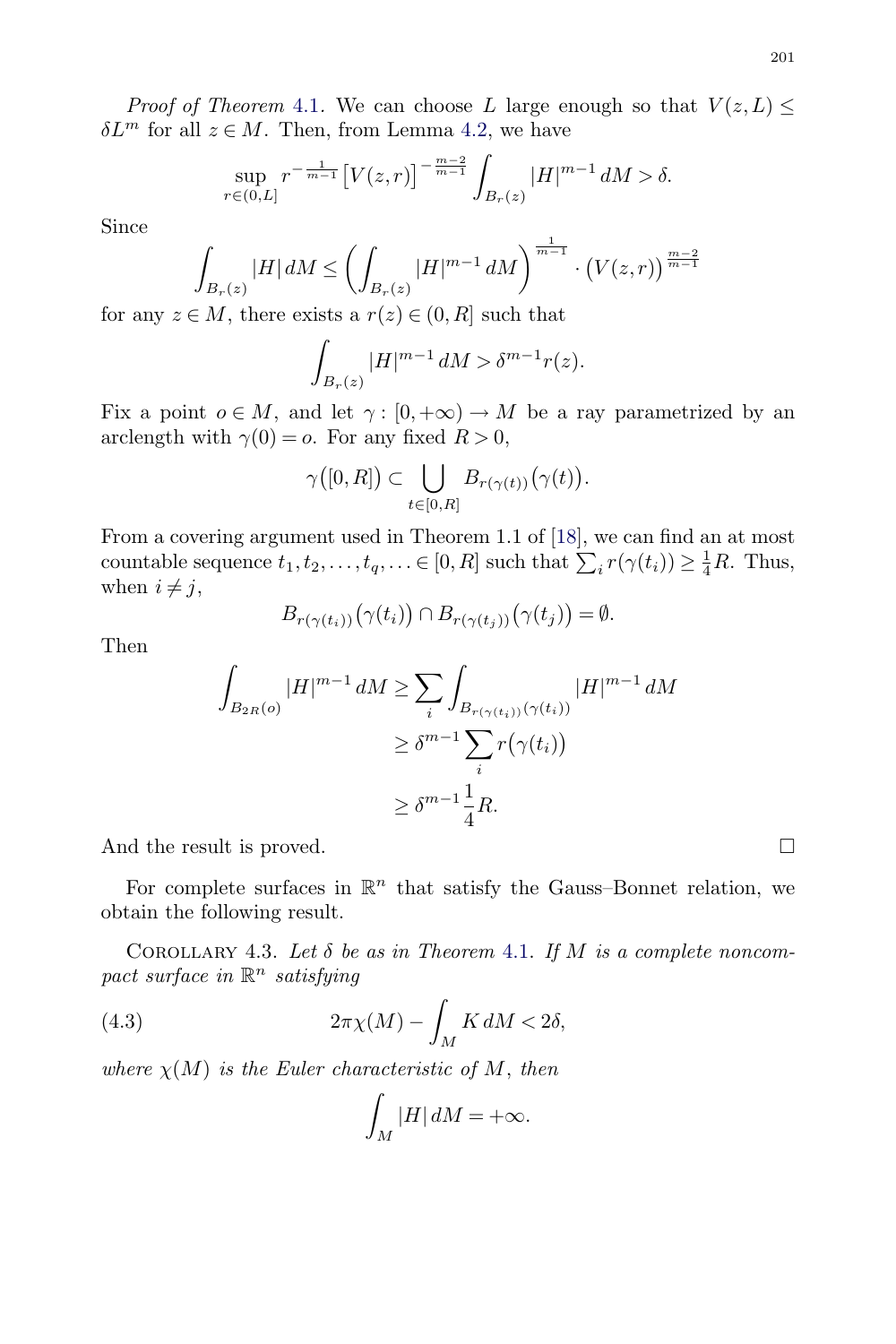<span id="page-17-0"></span>*Proof.* From Theorem A of Shiohama [\[17\]](#page-18-0), for any  $q \in M$ , we find that

$$
\lim_{r \to \infty} \frac{2V(B_r(q))}{r^2} = 2\pi \chi(M) - \int_M K dM.
$$

It should be noted here that there is a misprint in the denominator of this expression in Shiohama's paper. So,

$$
\lim_{r \to \infty} \frac{V(B_r(q))}{\pi r^2} < \delta.
$$

Thus, Theorem [4.1](#page-15-0) implies the result.  $\square$ 

REMARK 4.4. The flat plane embedded in  $\mathbb{R}^n$  shows that the condition [\(4.3\)](#page-16-0) is necessary.

**Acknowledgments.** The authors would like to thank Professor M. P. do Carmo for invaluable comments, suggestions and encouragements. We would also like to thank the referees for helpful suggestions.

#### **REFERENCES**

- [1] H. Alencar and K. Frensel, Hypersurfaces whose tangent geodesics omit a nonempty set, Longman Sci. Tech., Harlow, 1991. [MR 1173029](http://www.ams.org/mathscinet-getitem?mr=1173029)
- [2] J. L. M. Barbosa and A. G. Colares, Stability of hypersurfaces with constant r-mean curvature, Ann. Global Anal. Geom. **15** (1997), 277–297. [MR 1456513](http://www.ams.org/mathscinet-getitem?mr=1456513)
- [3] P. H. Bérard, Spectral geometry: Direct and inverse problems, Lecture Notes in Mathematics, vol. 1207, Springer-Verlag, Berlin, 1986. With appendixes by Gérard Besson, and by Bérard and Marcel Berger. [MR 861271](http://www.ams.org/mathscinet-getitem?mr=861271)
- [4] X. Cheng, L. Cheung and D. Zhou, The structure of weakly stable constant mean curvature hypersurfaces, Tohoku Math. J. (2), **60** (2008), 101–121. [MR 2419038](http://www.ams.org/mathscinet-getitem?mr=2419038)
- [5] X. Cheng and H. Rosenberg, Embedded positive constant r-mean curvature hypersurfaces in  $M^m \times R$ , An. Acad. Brasil. Ciênc. **77** (2005), 183–199 (English, with English and Portuguese summaries). [MR 2137392](http://www.ams.org/mathscinet-getitem?mr=2137392)
- [6] S. Cohn-Vossen, K¨urzeste Wege und Totalkr¨ummung auf Fl¨achen, Compos. Math. **2** (1935), 69–133 (German). [MR 1556908](http://www.ams.org/mathscinet-getitem?mr=1556908)
- [7] A. M. Da Silveira, Stability of complete noncompact surfaces with constant mean curvature, Math. Ann. **277** (1987), 629–638. [MR 0901709](http://www.ams.org/mathscinet-getitem?mr=0901709)
- [8] M. F. Elbert, Constant positive 2-mean curvature hypersurfaces, Illinois J. Math. **46** (2002), 247–267. [MR 1936088](http://www.ams.org/mathscinet-getitem?mr=1936088)
- [9] K. R. Frensel, Stable complete surfaces with constant mean curvature, Bol. Soc. Brasil. Mat. (N.S.) **27** (1996), 129–144. [MR 1418929](http://www.ams.org/mathscinet-getitem?mr=1418929)
- [10] H. Federer, Geometric measure theory, Die Grundlehren der mathematischen Wissenschaften, Band 153, Springer-Verlag, New York, 1969. [MR 0257325](http://www.ams.org/mathscinet-getitem?mr=0257325)
- [11] M. Gromov and H. B. Lawson Jr., Positive scalar curvature and the Dirac operator on complete Riemannian manifolds, Publ. Math. Inst. Hautes Etudes Sci. ´ **58** (1983), 83–196. [MR 0720933](http://www.ams.org/mathscinet-getitem?mr=0720933)
- [12] J. Hounie and M. L. Leite, The maximum principle for hypersurfaces with vanishing curvature functions, J. Differential Geom. **41** (1995), 247–258. [MR 1331967](http://www.ams.org/mathscinet-getitem?mr=1331967)
- [13] P. Hartman and L. Nirenberg, On spherical image maps whose Jacobians do not change sign, Amer. J. Math. **81** (1959), 901–920. [MR 0126812](http://www.ams.org/mathscinet-getitem?mr=0126812)
- [14] L. Jorge and D. Koutroufiotis, An estimate for the curvature of bounded submanifolds, Amer. J. Math. **103** (1981), 711–725. [MR 0623135](http://www.ams.org/mathscinet-getitem?mr=0623135)